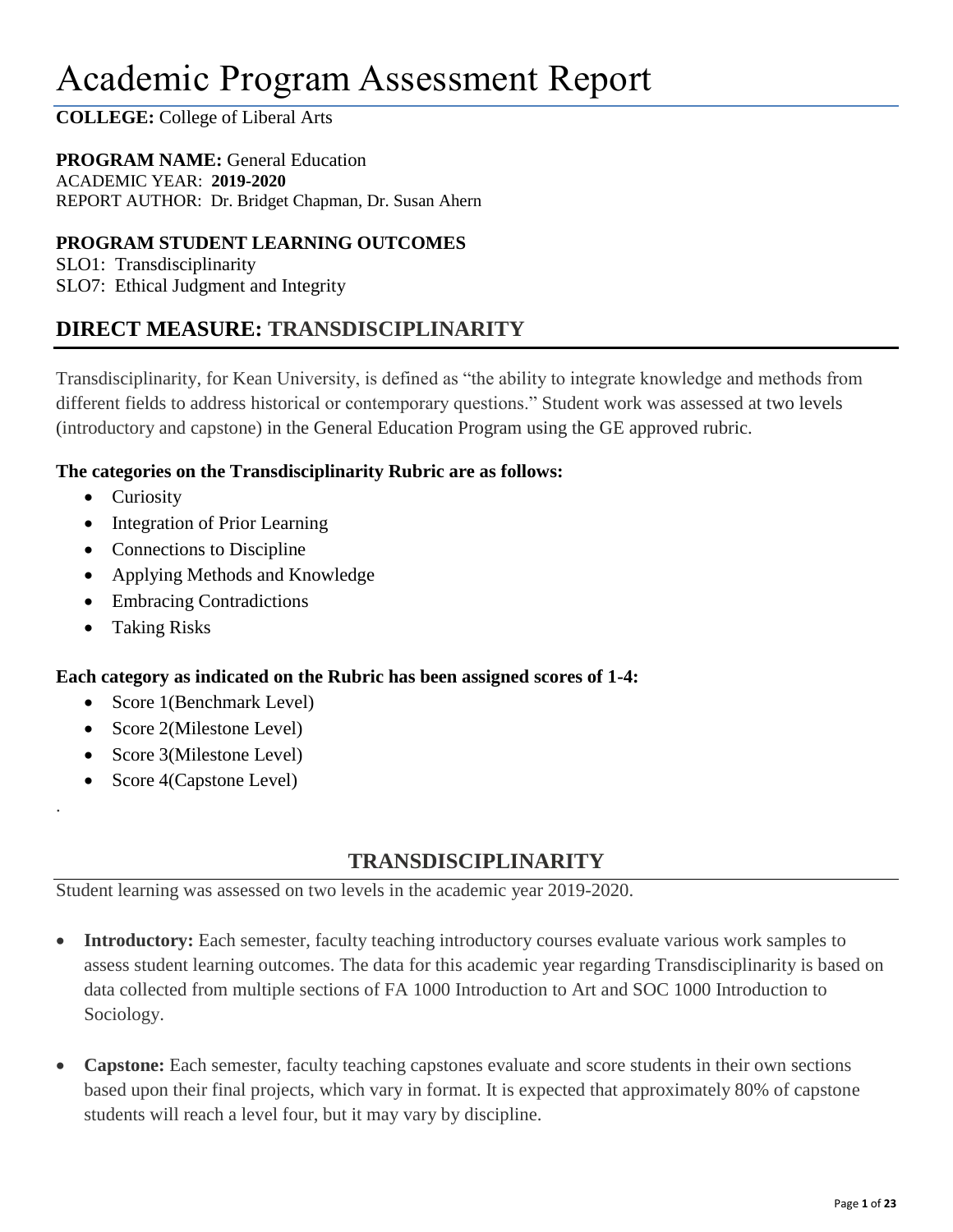# **Discussion of findings:**

For the introductory courses assessed (Introduction to Art and Introduction to Sociology) scores fell in the range of three or four in all rubric areas. This is notable given that, for beginner-level courses, student work is expected to be assessed in the range of one or two, with level three being the exception rather than the anticipated outcome. These results may be due to the fact that these introductory level courses can be taken by students at any point in the curriculum for most majors. As such, although these are entry-level courses, they may be enrolled by second-, third- or fourth-year students in addition to first-year students.

The results of the assessment of the Capstone level courses show a decline in mean scores from the Fall 2019 to the Spring 2020 semester, in the areas of Curiosity, Connections to Discipline, Applying Methods and Knowledge, Embracing Contradictions, and Taking Risks.



This decline in scores may be attributed to the transition to remote instruction during the Spring 2020 Semester. Due to the COVID-19 Pandemic, all Kean University campuses were required to close and all academic courses were conducted remotely using online instruction. The challenges brought on by the unprecedented pandemic had an impact on both students and faculty. In the Fall of 2020, all courses will be conducted using the common platform, Blackboard, that will allow for a consistent mode of delivery for all instruction.

It also is possible that the findings discussed above about the introductory and capstone levels are due to different approaches to the rubric and understandings of the rubric categories across departments or among faculty in a given program. With that possibility in mind, at the beginning of the next academic year, the General Education Program will offer assessment workshops to the different academic programs. These workshops will include rubric norming and have a focus on the identification and consistency of work samples, as well as provide instruction and best practices for data collection and reporting. It is the goal of these workshops to address potential inconsistencies in the data collection and reporting by the different academic programs. In addition to these workshops, training videos will be utilized to provide a resource for all full-time and adjunct faculty that will ensure they have the necessary support and guidance to complete the assessment process. The General Education Program will continue to work with the program coordinators for GE courses and others to streamline the GE program assessment processes and procedures. The GE Program will also work in conjunction with the GE Curriculum Committee to consider building a model for SLO instruction and support through the entire curriculum. **Example 1.1**<br>
<br> **Example 1.1** and the set in several Balaction Formal Music Consider building in model (and the set in the set in the set in the set in the set in the set in the set in the set in the set in the set in th

As a Student Learning Outcome, Transdisciplinarity serves as a foundational concept in General Education. In Spring 2015, new General Education Student Learning Outcomes were approved. Over the last five years, the GE Program has continued with the assessment of the new General Education Student Learning Outcomes, including implementing curricular changes and other improvements recommended as a result of its assessment findings. As part of these changes, in the Fall 2020 semester, a new First-Year Seminar (FYS) course will be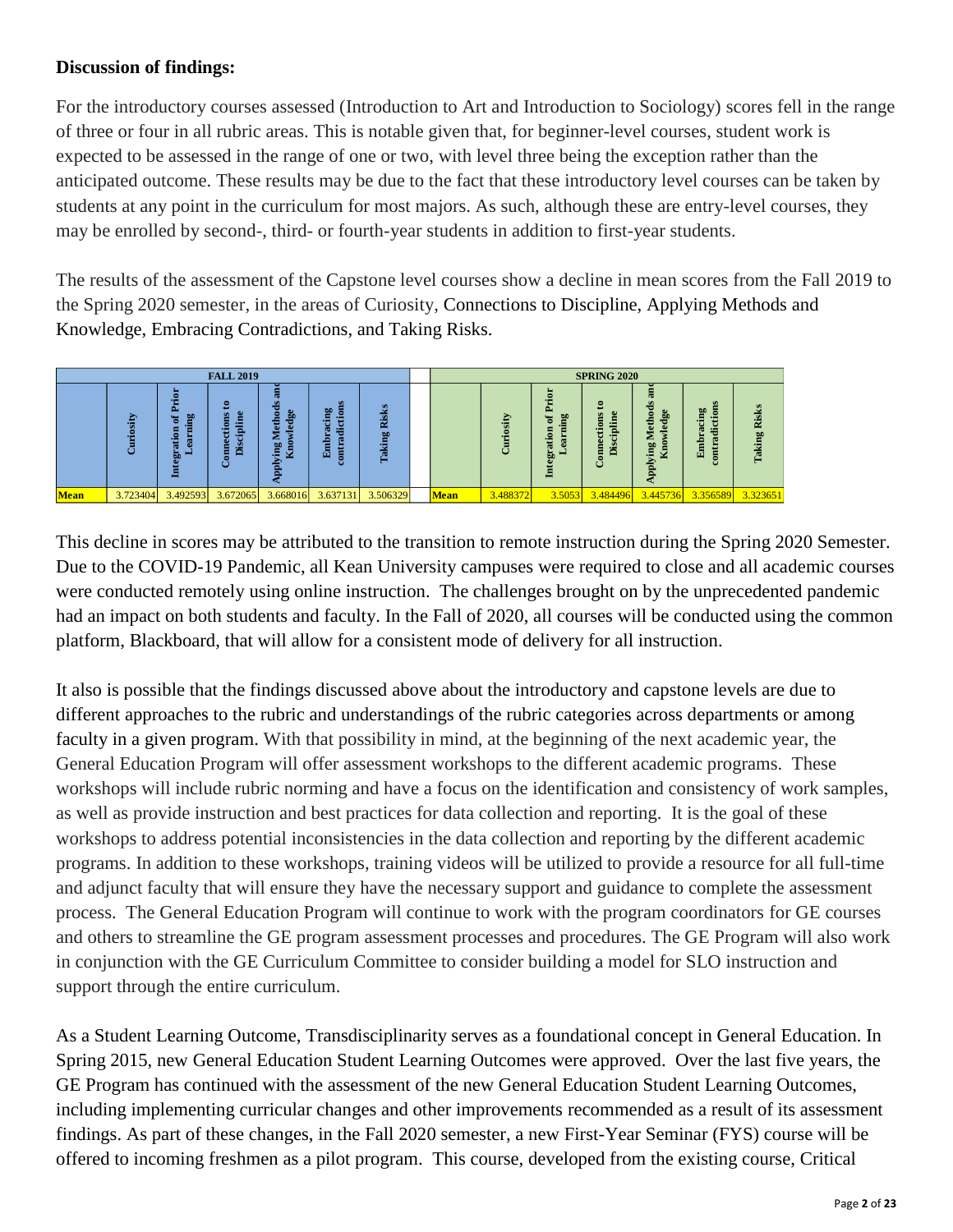Reading and Community (ID 1500), will have a particular focus on interdisciplinary inquiry and critical reading. The FYS combines two or more academic disciplines around a central theme or "big question." The implementation of this curricular change is part of the process of improving the General Education Program based on the assessment findings, and the FYS is a course which will be offered widely and assess the SLO Transdisciplinarity at the introductory level. The pilot program in Fall 2020 will use the signature assignment model and for assessing this SLO.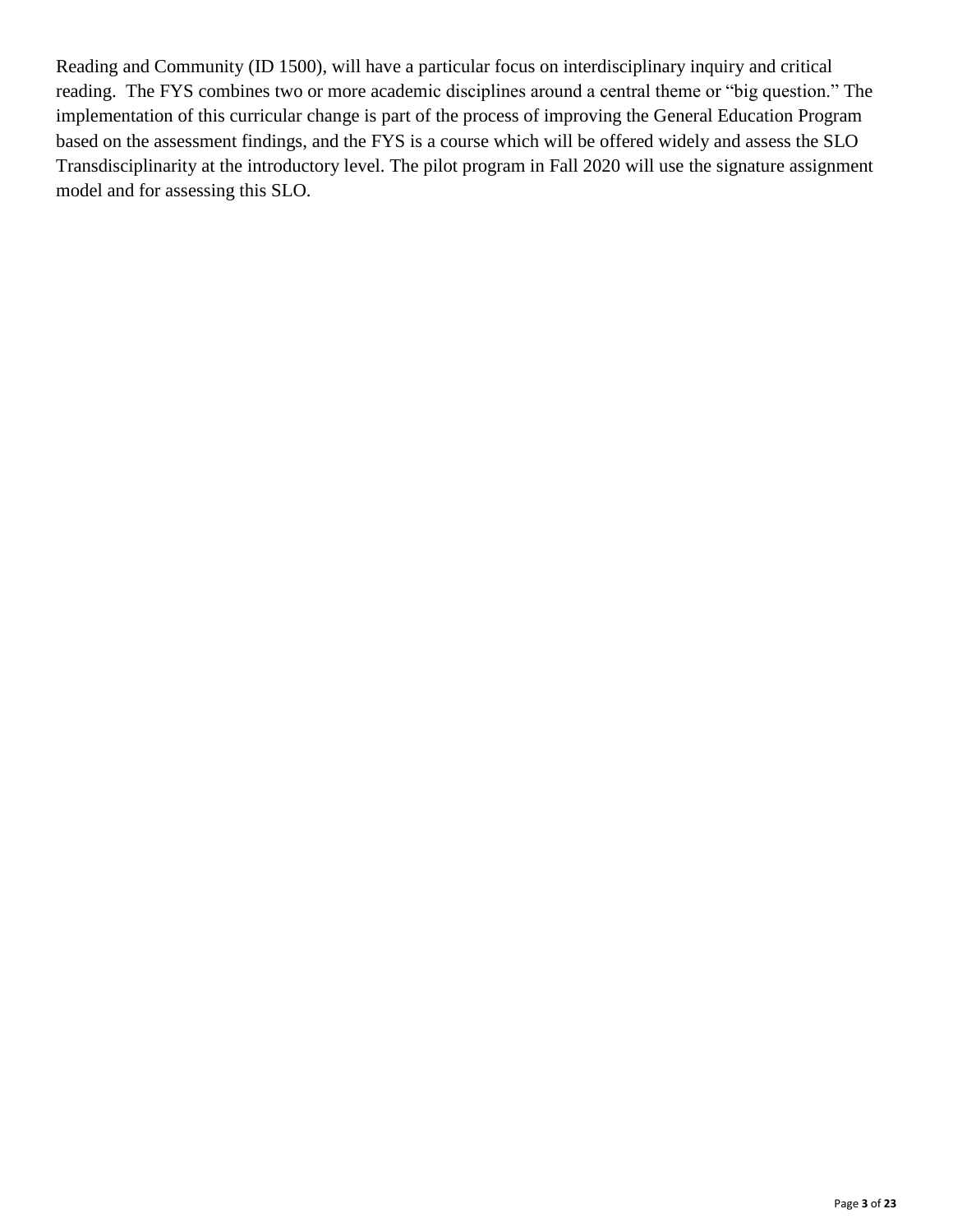#### **DISTRIBUTION OF SCORES:**

|              |                  |                                                   | FA 1000 INTRODUCTION TO ART - FALL 2019 |                                                           |                                    |                               |
|--------------|------------------|---------------------------------------------------|-----------------------------------------|-----------------------------------------------------------|------------------------------------|-------------------------------|
|              | <b>Curiosity</b> | <b>Integration</b><br>of Prior<br><b>Learning</b> |                                         | <b>Applying</b><br><b>Methods and</b><br><b>Knowledge</b> | <b>Embracing</b><br>contradictions | <b>Taking</b><br><b>Risks</b> |
| 1            | 4%               | 2%                                                | 8%                                      | 8%                                                        | 7%                                 | $7\%$                         |
| $\mathbf{2}$ | 16%              | 15%                                               | $11\%$                                  | 11%                                                       | 14%                                | 19%                           |
| 3            | 47%              | 50%                                               | 46%                                     | 41%                                                       | 51%                                | 43%                           |
| 4            | 32%              | 33%                                               | 34%                                     | 40%                                                       | 29%                                | 30%                           |
| <b>Total</b> | 100%             | 100%                                              | 100%                                    | 100%                                                      | 100%                               | 100%                          |



|                         | FA 1000 INTRODUCTION TO ART - SPRING 2020 |                                                   |                                     |                                                           |                                    |                     |  |  |  |  |  |  |
|-------------------------|-------------------------------------------|---------------------------------------------------|-------------------------------------|-----------------------------------------------------------|------------------------------------|---------------------|--|--|--|--|--|--|
|                         | <b>Curiosity</b>                          | <b>Integration</b><br>of Prior<br><b>Learning</b> | <b>Connections</b><br>to Discipline | <b>Applying</b><br><b>Methods and</b><br><b>Knowledge</b> | <b>Embracing</b><br>contradictions | <b>Taking Risks</b> |  |  |  |  |  |  |
| 1                       | 2%                                        | 3%                                                | 3%                                  | 2%                                                        | 2%                                 | $7\%$               |  |  |  |  |  |  |
| $\overline{2}$          | 17%                                       | 16%                                               | 16%                                 | 17%                                                       | 16%                                | 12%                 |  |  |  |  |  |  |
| 3                       | 23%                                       | 33%                                               | 23%                                 | 27%                                                       | 31%                                | 43%                 |  |  |  |  |  |  |
| $\overline{\mathbf{4}}$ | 57%                                       | 49%                                               | 58%                                 | 54%                                                       | 50%                                | 38%                 |  |  |  |  |  |  |
| <b>Total</b>            | 100%                                      | 100%                                              | 100%                                | 100%                                                      | 100%                               | 100%                |  |  |  |  |  |  |



#### Page **4** of **23**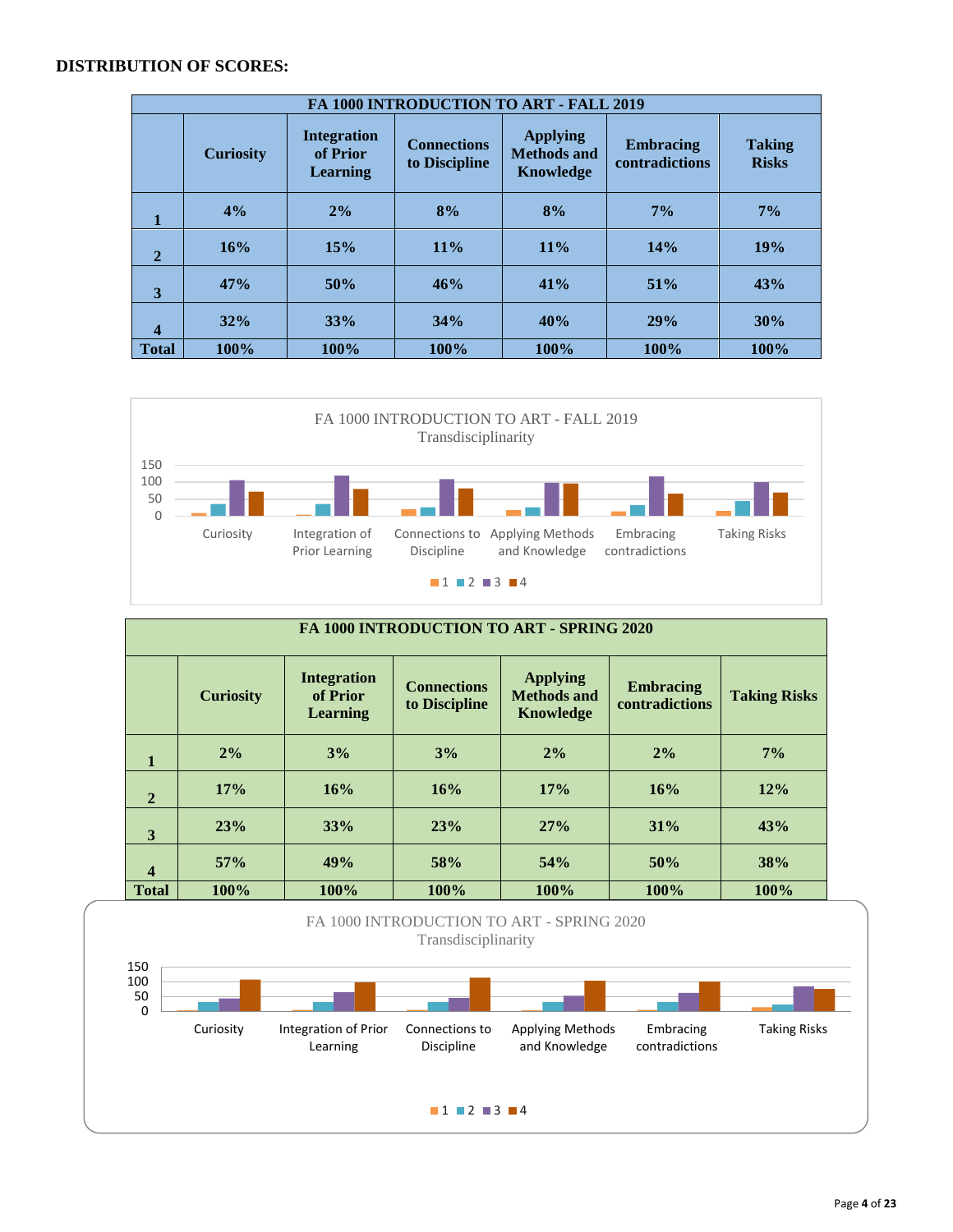# **SOC 1000 INTRODUCTION TO SOCIOLOGY - FALL 2019 NO DATA COLLECTED**

|       |           |                             |                                   | SOC 1000 INTRODUCTION TO SOCIOLOGY - SPRING 2020 |                |              |
|-------|-----------|-----------------------------|-----------------------------------|--------------------------------------------------|----------------|--------------|
|       |           |                             |                                   |                                                  |                |              |
|       |           | <b>Integration of Prior</b> | Connections to                    | Applying Methods and                             | Embracing      | Taking       |
|       | Curiosity | <b>Learning</b>             | <b>Discipline</b>                 | Knowledge                                        | contradictions | <b>Risks</b> |
|       |           |                             |                                   |                                                  |                |              |
| 1.00  | 0%        | 0%                          | 0%                                | 1%                                               | 2%             | 3%           |
|       |           |                             |                                   |                                                  |                |              |
| 2.00  | 14%       | 17%                         | 18%                               | 17%                                              | 16%            | 20%          |
|       |           |                             |                                   |                                                  |                |              |
| 3.00  | 24%       | 22%                         | 23%                               | 22%                                              | 23%            | 20%          |
|       |           |                             |                                   |                                                  |                |              |
| 4.00  | 62%       | 60%                         | 59%                               | 60%                                              | 59%            | 58%          |
| Total | 100%      | 100%                        | 100%                              | 100%                                             | 100%           | 100%         |
|       |           |                             |                                   |                                                  |                |              |
|       |           |                             | SOC 100 INTRODUCTION TO SOCIOLOGY | SPDING 2020                                      |                |              |

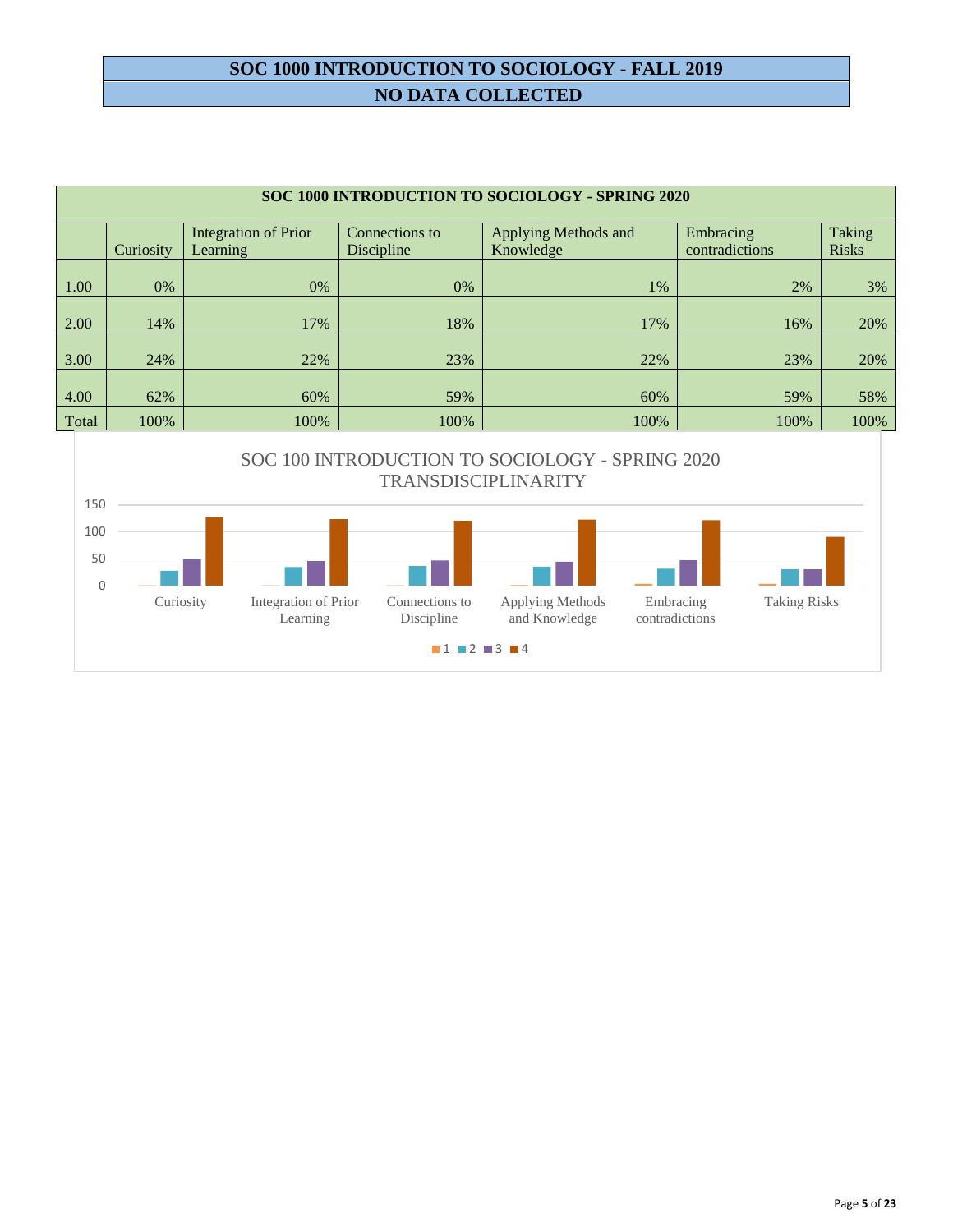|                | <b>CAPSTONE COURSES - FALL 2019</b> |                      |                |                      |                |              |  |  |  |  |  |  |  |
|----------------|-------------------------------------|----------------------|----------------|----------------------|----------------|--------------|--|--|--|--|--|--|--|
|                |                                     | Integration of Prior | Connections to | Applying Methods and | Embracing      | Taking       |  |  |  |  |  |  |  |
|                | Curiosity                           | Learning             | Discipline     | Knowledge            | contradictions | <b>Risks</b> |  |  |  |  |  |  |  |
|                |                                     |                      |                |                      |                |              |  |  |  |  |  |  |  |
|                | 3%                                  | 2%                   | 4%             | 3%                   | 3%             | 3%           |  |  |  |  |  |  |  |
|                |                                     |                      |                |                      |                |              |  |  |  |  |  |  |  |
| $\overline{2}$ | 5%                                  | 8%                   | 7%             | 10%                  | 8%             | 9%           |  |  |  |  |  |  |  |
|                |                                     |                      |                |                      |                |              |  |  |  |  |  |  |  |
| 3              | 27%                                 | 30%                  | 30%            | 28%                  | 37%            | 38%          |  |  |  |  |  |  |  |
|                |                                     |                      |                |                      |                |              |  |  |  |  |  |  |  |
| $\overline{4}$ | 65%                                 | 60%                  | 60%            | 58%                  | 52%            | 49%          |  |  |  |  |  |  |  |
|                |                                     |                      |                |                      |                |              |  |  |  |  |  |  |  |
| Tota           |                                     |                      |                |                      |                |              |  |  |  |  |  |  |  |
|                | 100%                                | 100%                 | 100%           | 100%                 | 100%           | 100%         |  |  |  |  |  |  |  |



|      |           |                             | <b>CAPSTONE COURSES - SPRING 2020</b> |                      |                |              |
|------|-----------|-----------------------------|---------------------------------------|----------------------|----------------|--------------|
|      |           | <b>Integration of Prior</b> | Connections to                        | Applying Methods and | Embracing      | Taking       |
|      | Curiosity | Learning                    | Discipline                            | Knowledge            | contradictions | <b>Risks</b> |
|      |           |                             |                                       |                      |                |              |
| 1.00 | 2%        | 1%                          | $1\%$                                 | 2%                   | 2%             | 1%           |
|      |           |                             |                                       |                      |                |              |
| 2.00 | 6%        | 6%                          | 5%                                    | 6%                   | 8%             | 8%           |
|      |           |                             |                                       |                      |                |              |
| 3.00 | 26%       | 23%                         | 28%                                   | 26%                  | 32%            | 29%          |
|      |           |                             |                                       |                      |                |              |
| 4.00 | 66%       | 70%                         | 65%                                   | 67%                  | 59%            | 62%          |
| Tota |           |                             |                                       |                      |                |              |
|      | 100%      | 100%                        | 100%                                  | 100%                 | 100%           | 100%         |

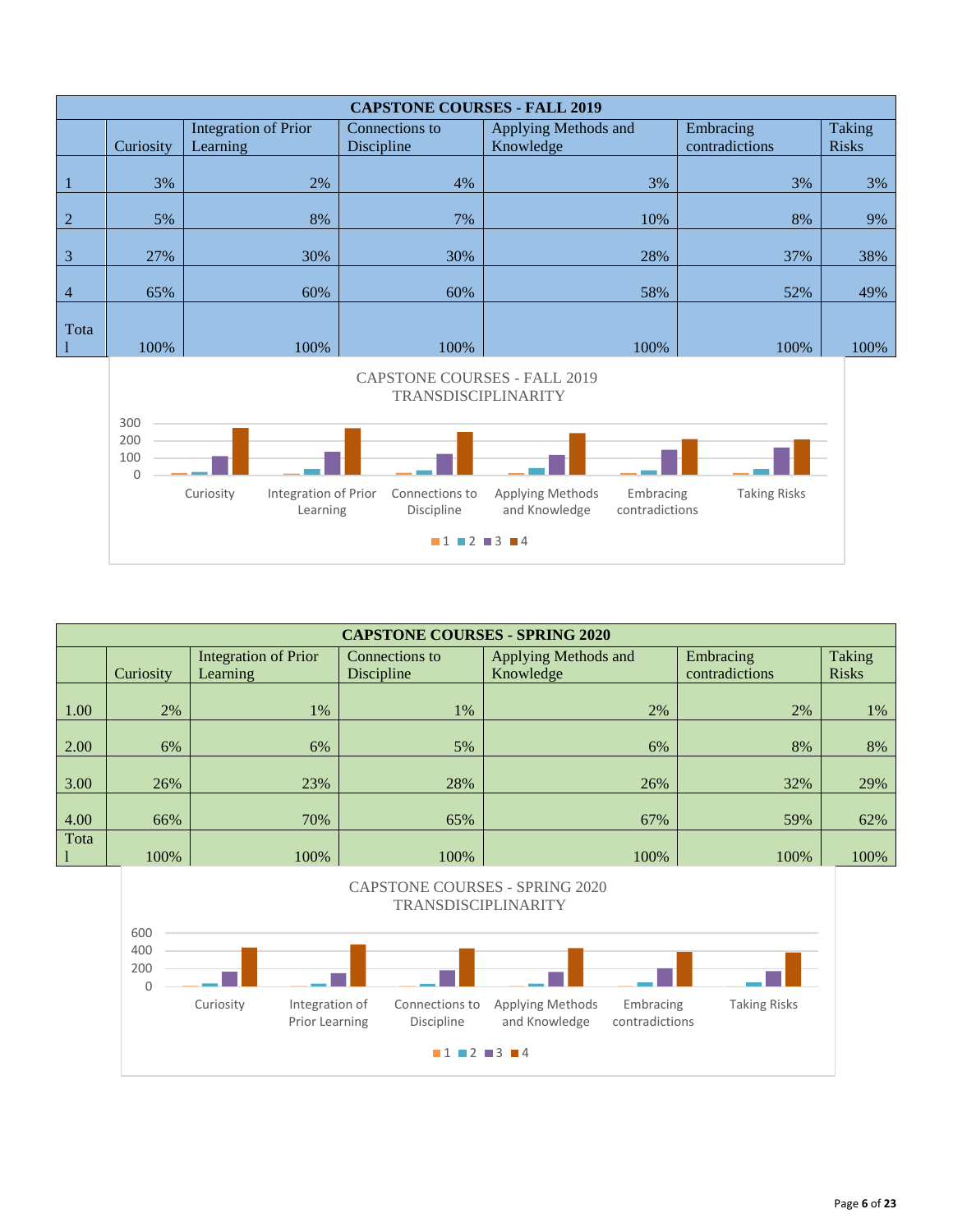## **Dimension**: CURIOSITY

| <b>Course</b>                                          | <b>Method</b>                                                 | <b>Target Score</b> | <b>Fall 2019</b><br># of Students<br># of Sections | <b>Fall 2019</b><br><b>Mean Score</b> | Spring 2020<br># of Students<br># of Sections | Spring 2020<br><b>Mean Score</b> |
|--------------------------------------------------------|---------------------------------------------------------------|---------------------|----------------------------------------------------|---------------------------------------|-----------------------------------------------|----------------------------------|
| FA 1000<br><b>Introduction</b><br>to Art               | Instructor<br>Assessed:<br>Museum Visit<br>Paper              | 1 in all areas      | 229 students<br>16 sections                        | 3.29                                  | 201 students<br>14 sections                   | 3.46                             |
| <b>SOC 1000</b><br><b>Introduction</b><br>to Sociology | Instructor<br>Assessed:<br>Tammy<br>Assignment                | 1 in all areas      | n/a                                                | n/a                                   | 206 students<br>6 sections                    | 3.47                             |
| Capstone<br>(Graduating)                               | Instructor<br>assessed:<br>work sample<br>varies by<br>course | 4 in all            | 435 students<br>35 sections                        | 3.72                                  | 724 students<br>43 sections                   | 3.49                             |

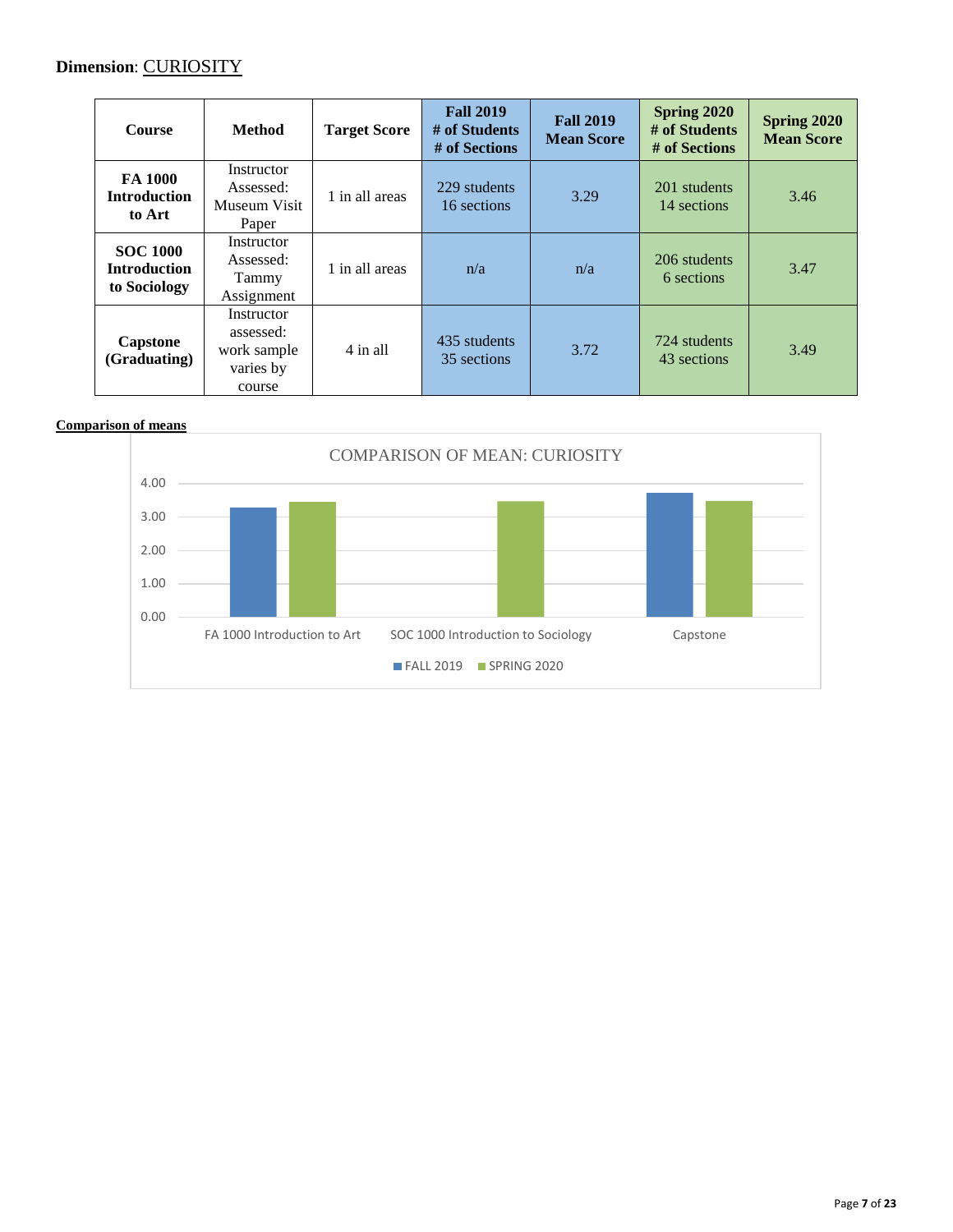# **Dimension**: INTEGRATION OF PRIOR LEARNING

| Course                                                                                                                        | <b>Target</b><br><b>Method</b><br><b>Score</b>                   |                   | <b>Fall 2019</b><br><b>Fall 2019</b><br># of<br><b>Students</b><br><b>Mean</b><br># of<br><b>Score</b><br><b>Sections</b> |                               | <b>Spring</b><br>2020<br># of<br><b>Students</b><br># of<br><b>Sections</b> | <b>Spring</b><br>2020<br><b>Mean</b><br><b>Score</b> |
|-------------------------------------------------------------------------------------------------------------------------------|------------------------------------------------------------------|-------------------|---------------------------------------------------------------------------------------------------------------------------|-------------------------------|-----------------------------------------------------------------------------|------------------------------------------------------|
| FA 1000<br><b>Introduction</b><br>to Art                                                                                      | Instructor<br>Assessed:<br>Museum<br>Visit Paper                 | 1 in all<br>areas | 229<br>students<br>16 sections                                                                                            | 3.25                          | 201<br>students<br>14 sections                                              | 3.31                                                 |
| Instructor<br><b>SOC 1000</b><br>1 in all<br>Assessed:<br><b>Introduction</b><br>Tammy<br>areas<br>to Sociology<br>Assignment |                                                                  | n/a<br>n/a        |                                                                                                                           | 206<br>students<br>6 sections | 3.47                                                                        |                                                      |
| <b>Capstone</b><br>(Graduating)                                                                                               | Instructor<br>assessed:<br>work<br>sample<br>varies by<br>course | 4 in all          | 435<br>students<br>35 sections                                                                                            | 3.49                          | 724<br>students<br>43 sections                                              | 3.51                                                 |

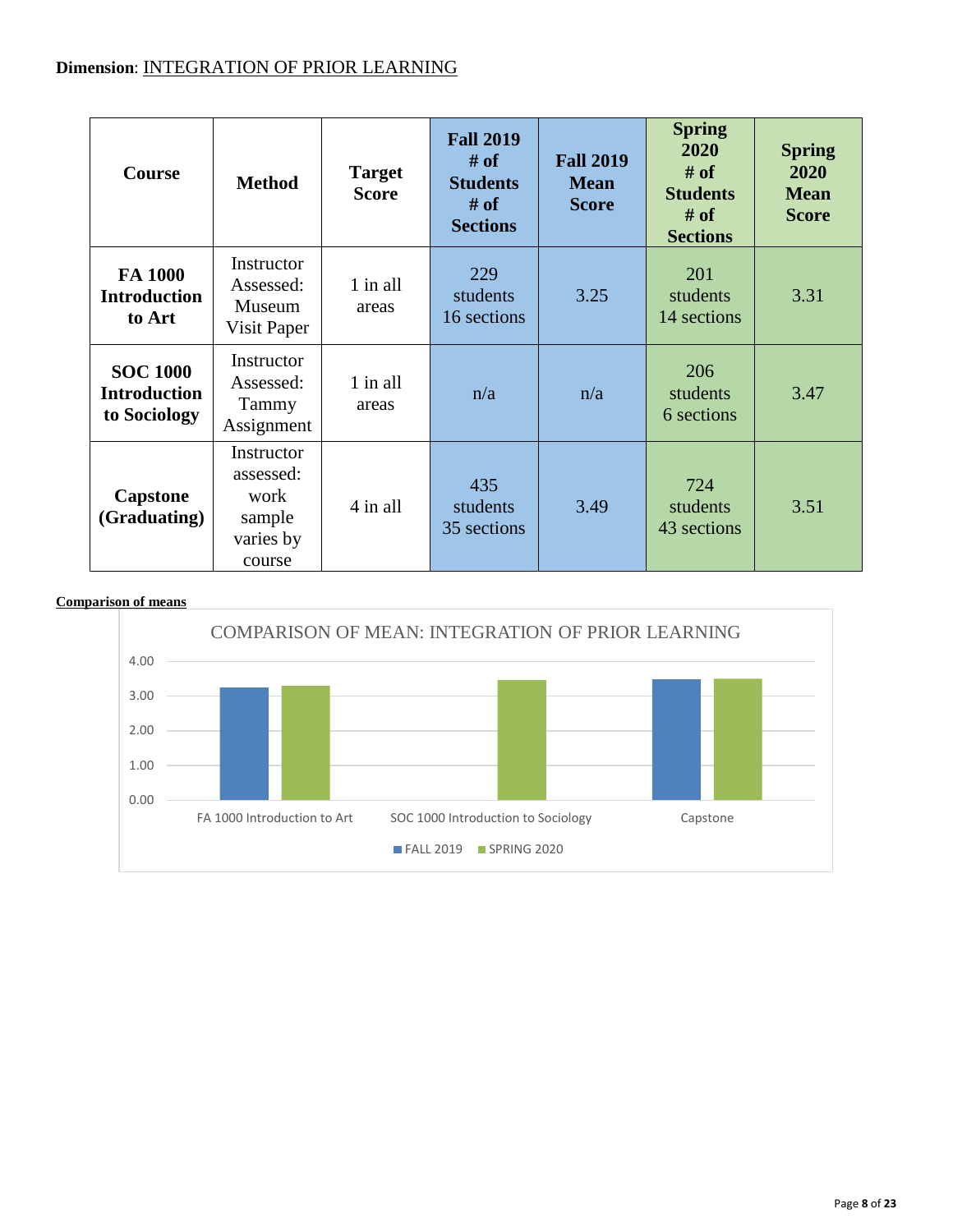## **Dimension**: CONNECTIONS TO DISCIPLINE

| <b>Course</b>                                          | <b>Target</b><br><b>Method</b><br><b>Score</b>                   |                   | <b>Fall 2019</b><br># of<br><b>Students</b><br># of<br><b>Sections</b> | <b>Fall 2019</b><br><b>Mean</b><br><b>Score</b> | <b>Spring</b><br>2020<br># of<br><b>Students</b><br># of<br><b>Sections</b> | <b>Spring</b><br>2020<br><b>Mean</b><br><b>Score</b> |
|--------------------------------------------------------|------------------------------------------------------------------|-------------------|------------------------------------------------------------------------|-------------------------------------------------|-----------------------------------------------------------------------------|------------------------------------------------------|
| FA 1000<br><b>Introduction</b><br>to Art               | Instructor<br>Assessed:<br>Museum<br>Visit Paper                 | 1 in all<br>areas | 229<br>students<br>16 sections                                         | 3.20                                            | 201<br>students<br>14 sections                                              | 3.39                                                 |
| <b>SOC 1000</b><br><b>Introduction</b><br>to Sociology | Instructor<br>Assessed:<br>Tammy<br>Assignment                   | 1 in all<br>areas | n/a                                                                    | n/a                                             | 206<br>students<br>6 sections                                               | 3.40                                                 |
| Capstone<br>(Graduating)                               | Instructor<br>assessed:<br>work<br>sample<br>varies by<br>course | 4 in all          | 435<br>students<br>35 sections                                         | 3.67                                            | 724<br>students<br>43 sections                                              | 3.48                                                 |

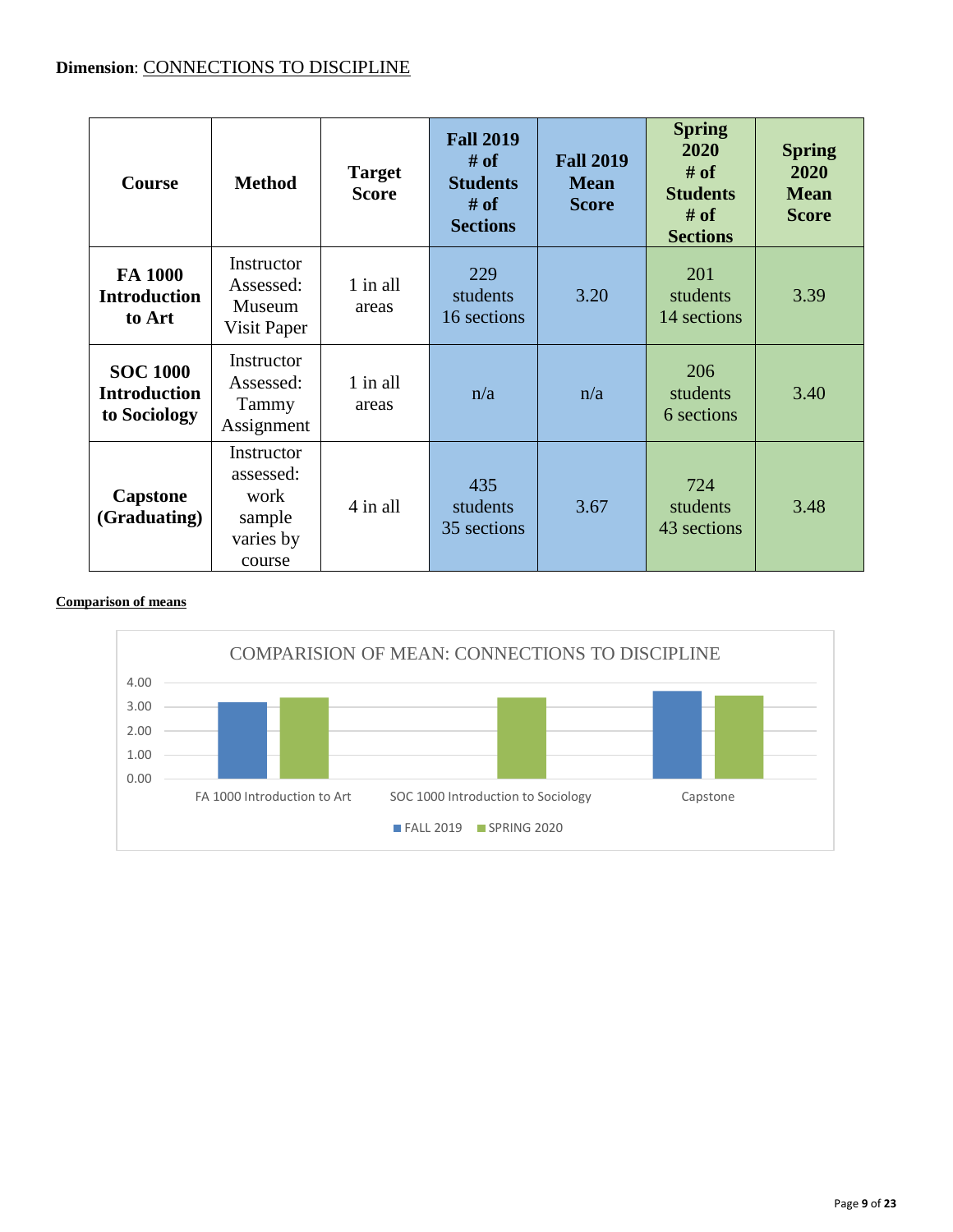| <b>Course</b>                                          | <b>Target</b><br><b>Method</b><br><b>Score</b>                   |                   | <b>Fall 2019</b><br># of<br><b>Students</b><br># of<br><b>Sections</b> | <b>Fall 2019</b><br><b>Mean</b><br><b>Score</b> | <b>Spring</b><br>2020<br># of<br><b>Students</b><br># of<br><b>Sections</b> | <b>Spring</b><br>2020<br><b>Mean</b><br><b>Score</b> |
|--------------------------------------------------------|------------------------------------------------------------------|-------------------|------------------------------------------------------------------------|-------------------------------------------------|-----------------------------------------------------------------------------|------------------------------------------------------|
| FA 1000<br><b>Introduction</b><br>to Art               | Instructor<br>Assessed:<br>Museum<br>Visit Paper                 | 1 in all<br>areas | 229<br>students<br>16 sections                                         | 3.26                                            | 201<br>students<br>14 sections                                              | 3.39                                                 |
| <b>SOC 1000</b><br><b>Introduction</b><br>to Sociology | Instructor<br>Assessed:<br>Tammy<br>Assignment                   | 1 in all<br>areas | n/a                                                                    | n/a                                             | 206<br>students<br>6 sections                                               | 3.40                                                 |
| <b>Capstone</b><br>(Graduating)                        | Instructor<br>assessed:<br>work<br>sample<br>varies by<br>course | 4 in all          | 435<br>students<br>35 sections                                         | 3.67                                            | 724<br>students<br>43 sections                                              | 3.45                                                 |

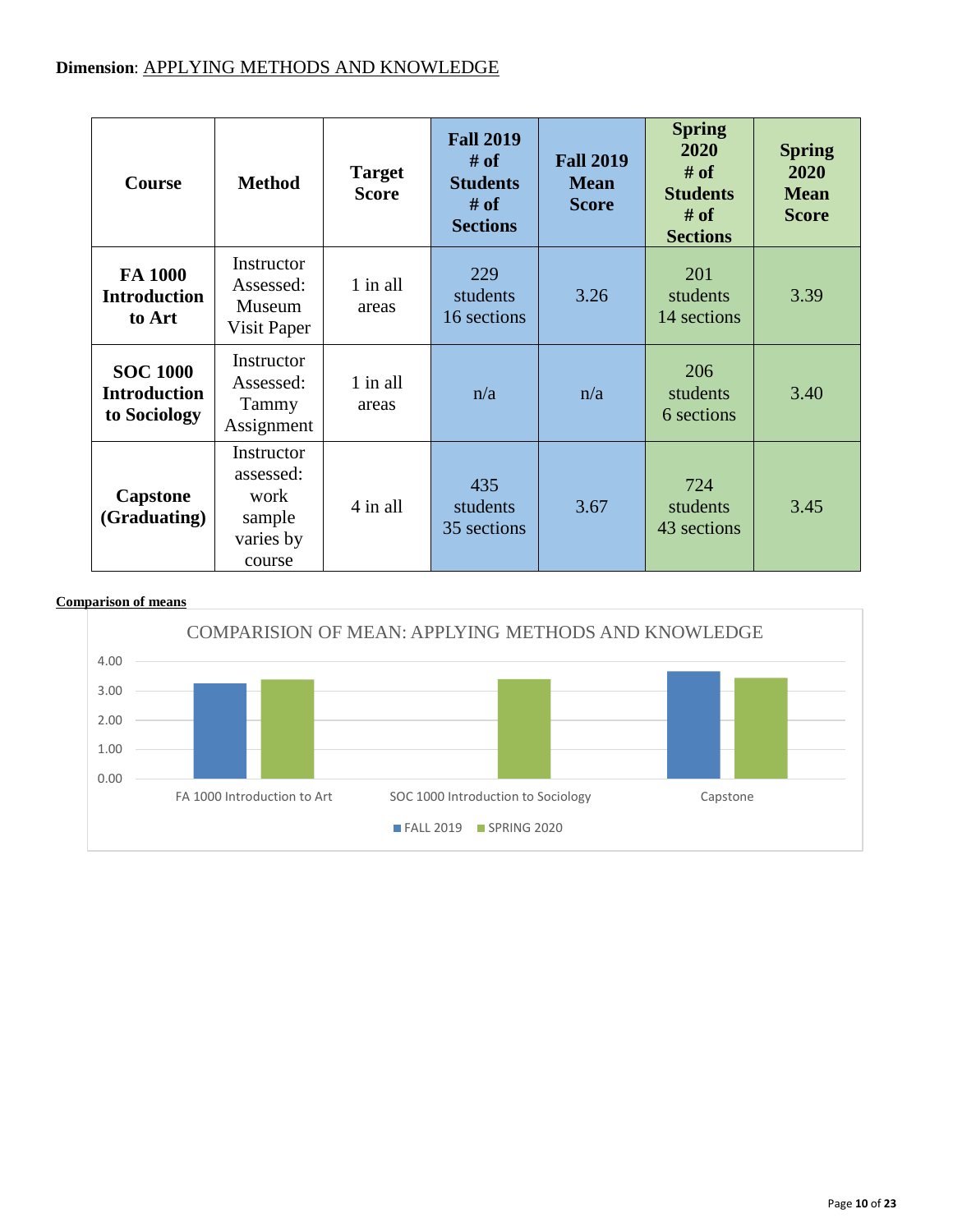# **Dimension**: EMBRACING CONTRADICTIONS

| <b>Course</b>                                          | <b>Method</b>                                                       | <b>Target</b><br><b>Score</b> | <b>Fall 2019</b><br># of<br><b>Students</b><br># of<br><b>Sections</b> | <b>Fall 2019</b><br><b>Mean</b><br><b>Score</b> |                                | <b>Spring</b><br>2020<br><b>Mean</b><br><b>Score</b> |
|--------------------------------------------------------|---------------------------------------------------------------------|-------------------------------|------------------------------------------------------------------------|-------------------------------------------------|--------------------------------|------------------------------------------------------|
| FA 1000<br><b>Introduction</b><br>to Art               | Instructor<br>Assessed:<br>Museum<br>Visit Paper                    | 1 in all<br>areas             | 229<br>students<br>16 sections                                         | 3.21                                            | 201<br>students<br>14 sections | 3.30                                                 |
| <b>SOC 1000</b><br><b>Introduction</b><br>to Sociology | Instructor<br>1 in all<br>Assessed:<br>Tammy<br>areas<br>Assignment |                               | n/a                                                                    | n/a                                             | 206<br>students<br>6 sections  | 3.40                                                 |
| Capstone<br>(Graduating)                               | Instructor<br>assessed:<br>work<br>sample<br>varies by<br>course    | 4 in all                      | 435<br>students<br>35 sections                                         | 3.64                                            | 724<br>students<br>43 sections | 3.36                                                 |

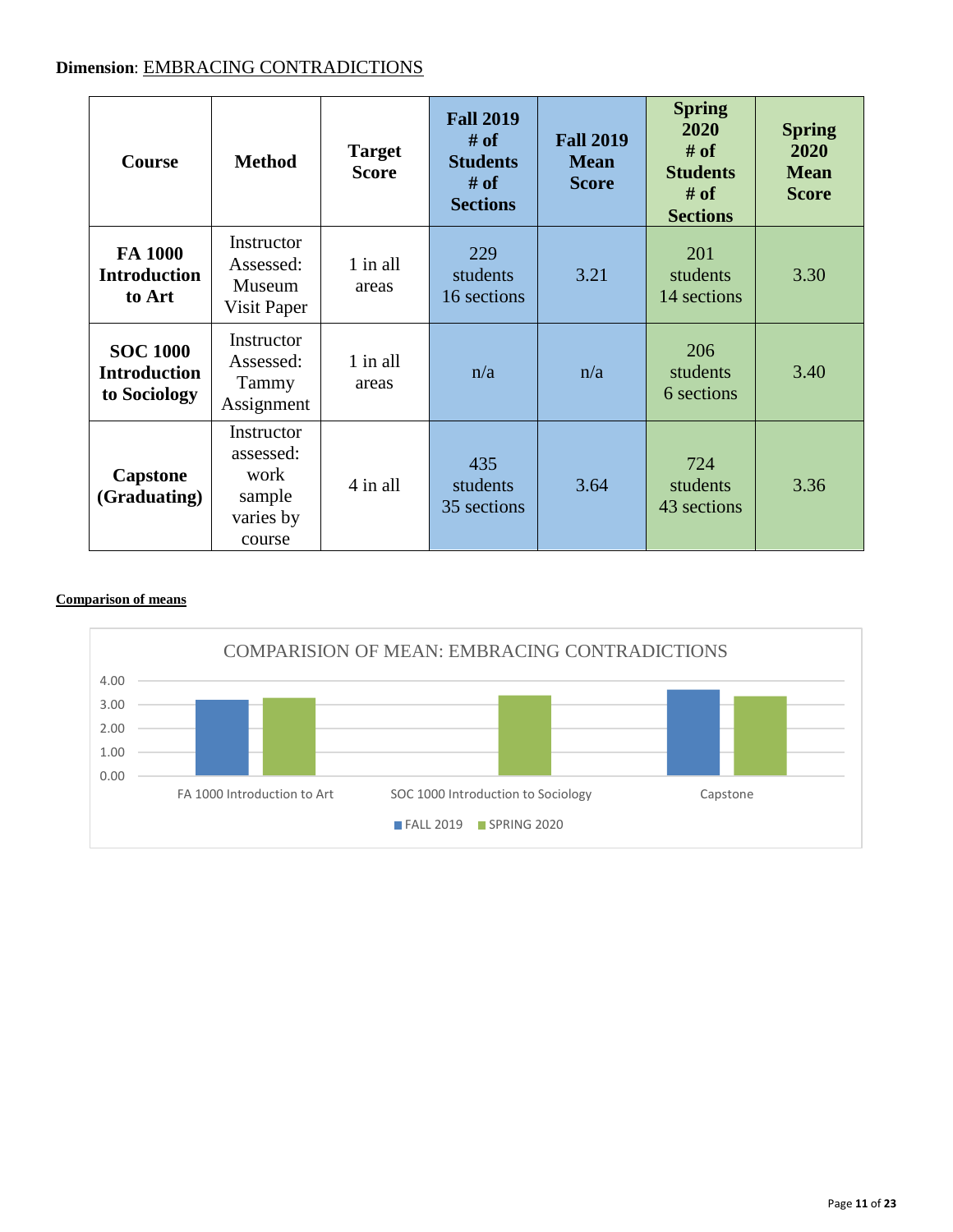# **Dimension**: TAKING RISKS

| <b>Course</b>                                                                                            | <b>Target</b><br><b>Method</b><br><b>Score</b>                   |                   | <b>Fall 2019</b><br># of<br><b>Students</b><br># of<br><b>Sections</b> | <b>Fall 2019</b><br><b>Mean</b><br><b>Score</b> | <b>Spring</b><br>2020<br># of<br><b>Students</b><br># of<br><b>Sections</b> | <b>Spring</b><br>2020<br><b>Mean</b><br><b>Score</b> |
|----------------------------------------------------------------------------------------------------------|------------------------------------------------------------------|-------------------|------------------------------------------------------------------------|-------------------------------------------------|-----------------------------------------------------------------------------|------------------------------------------------------|
| FA 1000<br><b>Introduction</b><br>to Art                                                                 | Instructor<br>Assessed:<br>Museum<br>Visit Paper                 | 1 in all<br>areas | 229<br>students<br>16 sections                                         | 3.14                                            | 201<br>students<br>14 sections                                              | 3.17                                                 |
| Instructor<br><b>SOC 1000</b><br>Assessed:<br><b>Introduction</b><br>Tammy<br>to Sociology<br>Assignment |                                                                  | 1 in all<br>areas | n/a                                                                    | n/a                                             | 206<br>students<br>6 sections                                               | 3.33                                                 |
| Capstone<br>(Graduating)                                                                                 | Instructor<br>assessed:<br>work<br>sample<br>varies by<br>course | 4 in all          | 435<br>students<br>35 sections                                         | 3.51                                            | 724<br>students<br>43 sections                                              | 3.32                                                 |

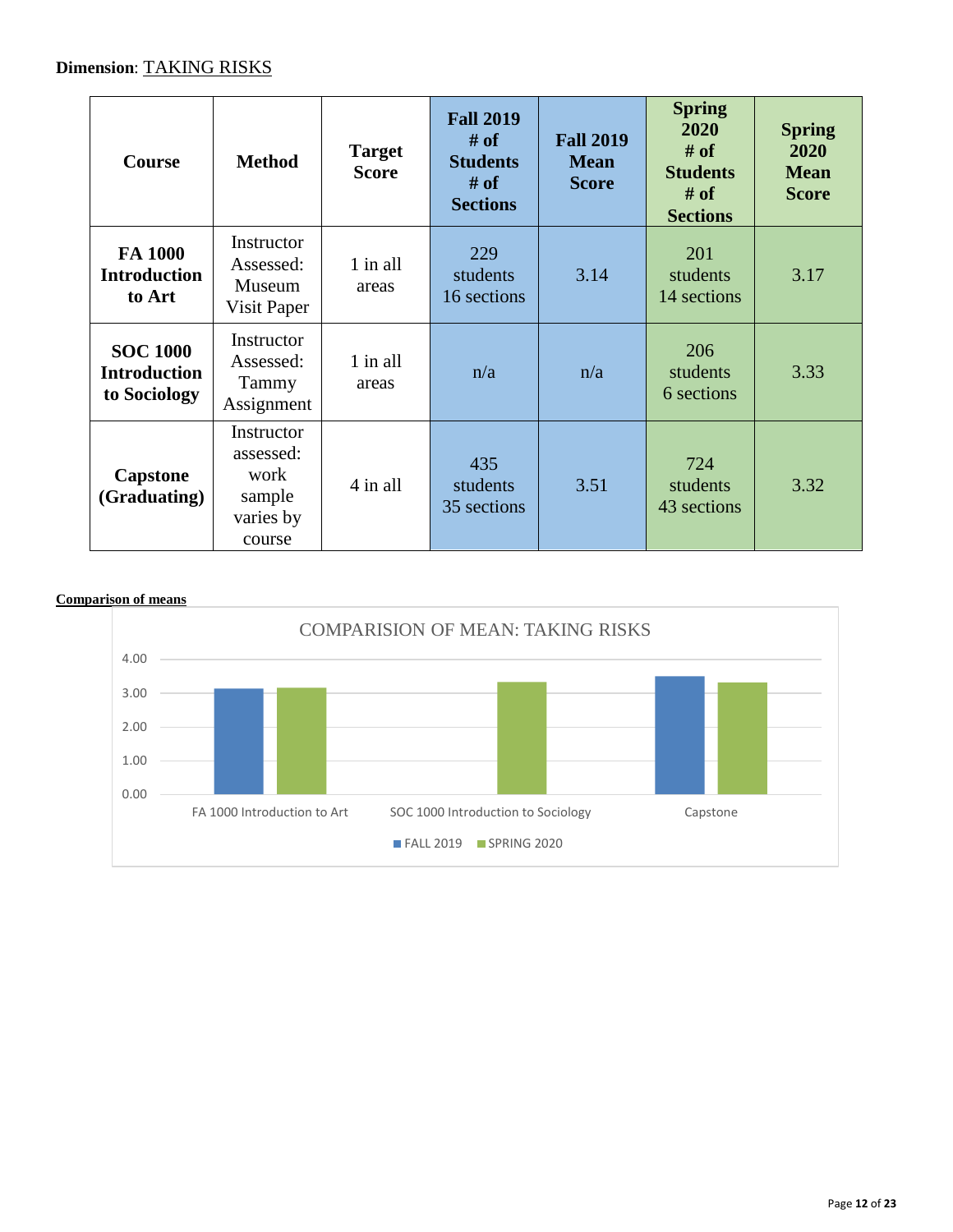# **DIRECT MEASURE: ETHICAL JUDGMENT AND INTEGRITY**

Ethical Judgment and Integrity, for Kean University, is defined as "the ability to draw reasonable conclusions from ethical questions to guide personal conduct." Student work was assessed at three levels (introductory, intermediate and capstone) in the General Education Program using the GE approved rubric.

# **The categories on the Ethical Judgment and Integrity Rubric are as follows:**

- Ethical Issue Recognition
- Understanding Different Ethical Perspectives/Concepts
- Ethical Self-Awareness
- Evaluation of Different Ethical Perspectives/Concepts
- Application of Ethical Perspectives/Concepts
- Conduct of Professional and Academic Integrity

## **Each category as indicated on the Rubric has been assigned scores of 1-4:**

- Score 1(Benchmark Level)
- Score 2(Milestone Level)
- Score 3(Milestone Level)
- Score 4(Capstone Level)

# **ETHICAL JUDGMENT AND INTEGRITY**

Student learning was assessed on three levels in the academic year 2019-2020

**Introductory:** Each semester, faculty teaching introductory courses evaluate various work samples to assess student learning outcomes. The data for this academic year regarding Ethical Judgment and Integrity is based on data collected from multiple sections of SOC 1000 Introduction to Sociology.

**Intermediate:** The intermediate level data for this academic year regarding Ethical Judgment and Integrity is based on data collected from multiple sections of GE 202X Research and Technology. Faculty teaching GE202x Research and Technology course, use one work sample assignment and various case studies to evaluate for evidence of Ethical Judgment and Integrity.

**Capstone:** Each semester, faculty teaching capstones evaluate and score students in their own sections based upon their final projects, which vary in format. It is expected that approximately 80% of capstone students will reach a level four, but it may vary by discipline.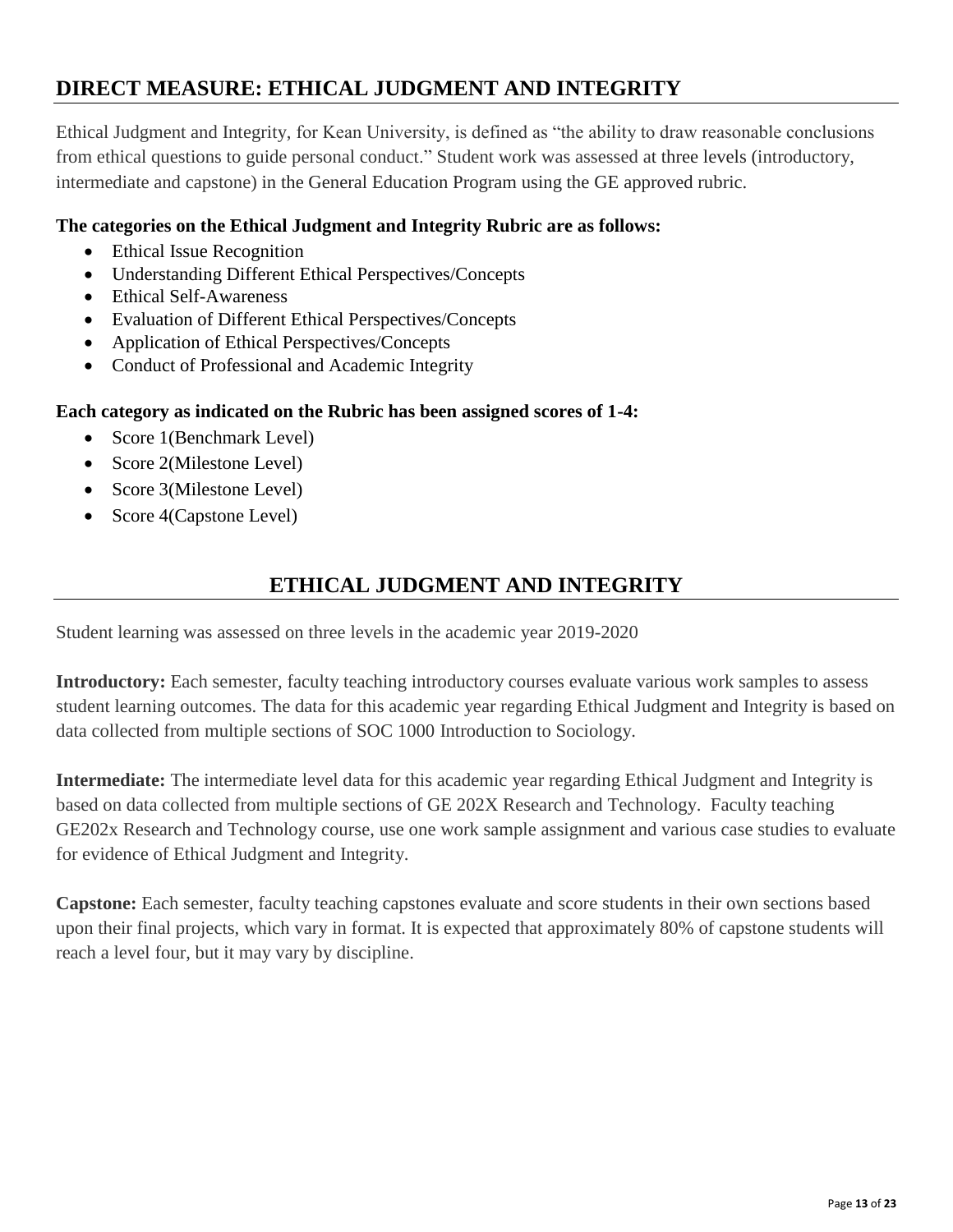## **Discussion of findings:**

The results of the assessment of the Capstone level courses show that in each of the categories, 80% of the capstone students did not reach a level four as was expected.

|              |               |                  | <b>CAPSTONE COURSES</b><br><b>FALL 2019</b> |                                               |             |              | <b>CAPSTONE COURSES</b><br><b>SPRING 2020</b> |                             |      |                      |                      |               |                |
|--------------|---------------|------------------|---------------------------------------------|-----------------------------------------------|-------------|--------------|-----------------------------------------------|-----------------------------|------|----------------------|----------------------|---------------|----------------|
|              |               | Understanding    |                                             | Evaluation of                                 |             | Conduct of   |                                               |                             |      | <b>Understanding</b> |                      | Evaluation of |                |
|              |               | <b>Different</b> |                                             | <b>Different</b>                              | Application | Professional |                                               |                             |      | Different            |                      | Different     | Application of |
|              |               | Ethical          |                                             | Ethical                                       | of Ethical  | and          |                                               |                             |      | Ethical              |                      | Ethical       | Ethical        |
|              | Ethical Issue | Prespective -    |                                             | Ethical Self-   Perspectives - Perspectives - |             | Academic     |                                               | Ethical Issue Ethical Issue |      | Prespective          | <b>Ethical Self-</b> | Perspectives  | Perspectives - |
|              | Recognition   | Concepts         | Awareness                                   | Concepts                                      | Concepts    | Integrity    |                                               | Recognition Recognition     |      | Concepts             | Awareness            | Concepts      | Concepts       |
|              | 1%            | 1%               | 3%                                          | 2%                                            | 3%          | 8%           |                                               | 0%                          | 1%   | 0%                   | 1%                   | 1%            | 4%             |
|              | 4%            | 6%               | 4%                                          | 6%                                            | 4%          | 6%           |                                               | 12%                         | 9%   | 10%                  | 9%1                  | 9%            | 4%             |
|              | 23%           | 35%              | 25%                                         | 26%                                           | 28%         | 16%          |                                               | 21%                         | 26%  | 27%                  | 25%                  | 27%           | 15%            |
|              | 72%           | 57%              | 68%                                         | 67%                                           | 65%         | 69%          |                                               | 67%                         | 64%  | 63%                  | 65%                  | 64%           | 77%            |
| <b>Total</b> | 100%          | 100%             | 100%                                        | 100%                                          | 100%        | 100%         | Total                                         | 100%                        | 100% | 100%                 | 100%                 | 100%          | 100%           |

Assessing Ethical Judgment and Integrity at the Capstone level allows students to exhibit attainment of the cognitive goals of the GE Program, the mastery of the skills developed throughout the GE Program, and demonstrate that they can apply knowledge to the achievement of tasks and the solution of problems. To address this area of concern it is recommended that instructors continuously encourage ongoing discussions with students on the understanding, evaluation and application of ethical perspectives/concepts. In addition, students should be engaging in identifying their own ethical self-awareness and have a better understanding of the conduct of professional and academic integrity.

Additionally, the results demonstrate that the scores for the introductory-level course are higher than the scores for the intermediate-level course. This may be attributed to the turnover of faculty teaching these courses (that is, new instructors or adjuncts who may not have much experience with assessment or the General Education rubrics) or, as suggested above regarding a different SLO, different approaches to various rubric categories among instructors or across programs. In response to this, the School of General Studies will work with the academic program coordinators to conduct rubric norming sessions to encourage alignment between current course expectations or assignments and General Education Student Learning Outcomes assessment tools. This should be very useful to all full-time faculty and adjunct instructors in order to adhere to course standards. There also will be a model provided of a signature assignment used in GE202X for the assessment of this Student Learning Outcome to demonstrate the way collaborative assignment creation among faculty can act as an important complement to rubric norming for assessing student learning in Ethical Judgment and Integrity and in other learning outcomes.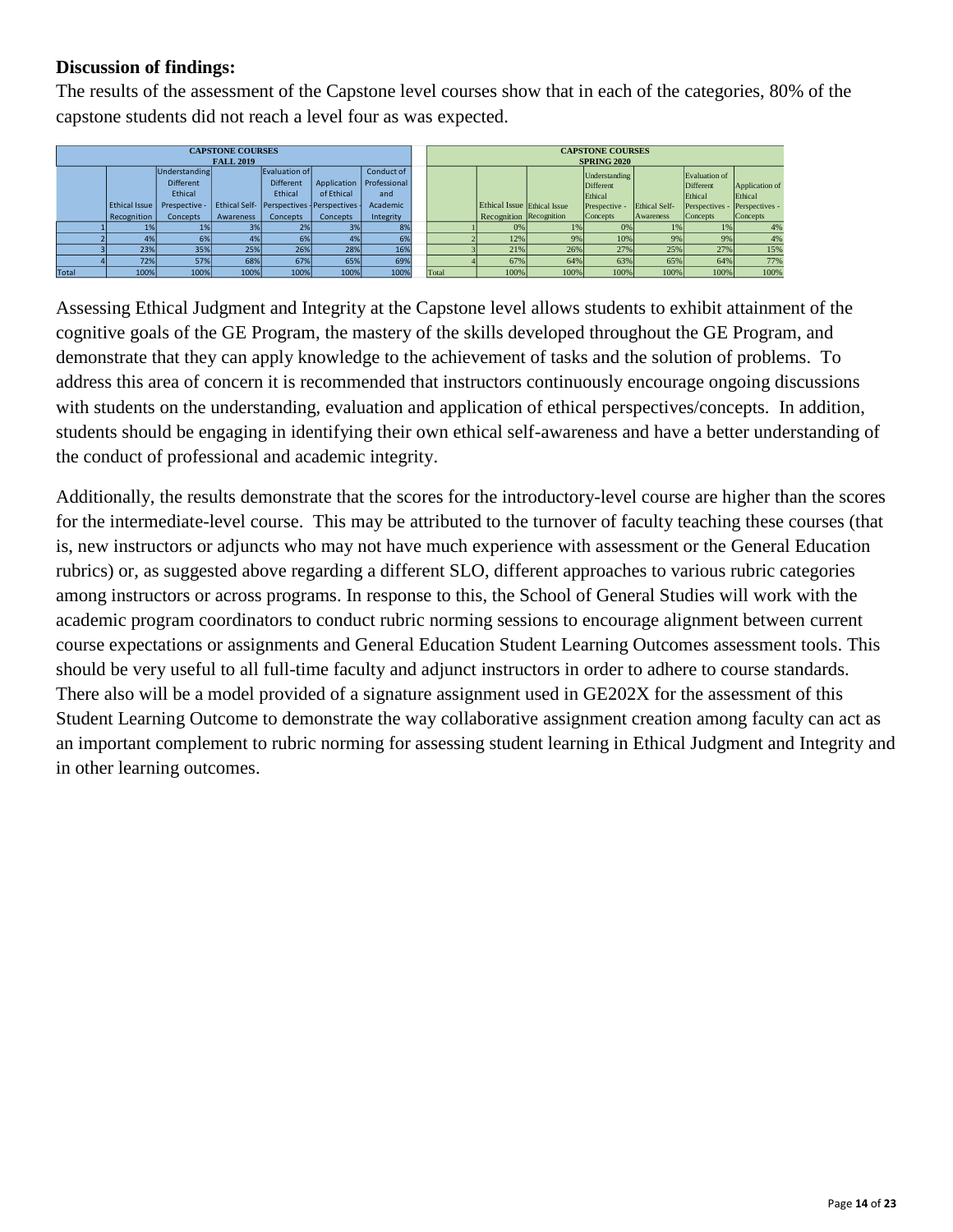# **SOC 1000 INTRODUCTION TO SOCIOLOGY - FALL 2019 NO DATA COLLECTED**

|              | SOC 1000 INTRODUCTION TO SOCIOLOGY - SPRING 2020 |                                                                                  |                                   |                                                                    |                                                         |                                                            |  |  |  |  |
|--------------|--------------------------------------------------|----------------------------------------------------------------------------------|-----------------------------------|--------------------------------------------------------------------|---------------------------------------------------------|------------------------------------------------------------|--|--|--|--|
|              | Ethical<br><b>Issue</b><br>Recognition           | <b>Understanding</b><br><b>Different</b><br>Ethical<br>Perspective -<br>Concepts | <b>Ethical Self-</b><br>Awareness | <b>Evaluation of Different</b><br>Ethical<br>Perspectives/Concepts | Application<br>of Ethical<br>Perspectives<br>- Concepts | Conduct of<br>Professional<br>and<br>Academic<br>Integrity |  |  |  |  |
| 1.00         | 0%                                               | 0%                                                                               | 0%                                | 0%                                                                 | 0%                                                      | 0%                                                         |  |  |  |  |
| 2.00         | 6%                                               | 8%                                                                               | 12%                               | 11%                                                                | 11%                                                     | 7%                                                         |  |  |  |  |
| 3.00         | 28%                                              | 25%                                                                              | 24%                               | 23%                                                                | 24%                                                     | 27%                                                        |  |  |  |  |
| 4.00         | 66%                                              | 66%                                                                              | 64%                               | 66%                                                                | 64%                                                     | 66%                                                        |  |  |  |  |
| <b>Total</b> | 100%                                             | 100%                                                                             | 100%                              | 100%                                                               | 100%                                                    | 100%                                                       |  |  |  |  |

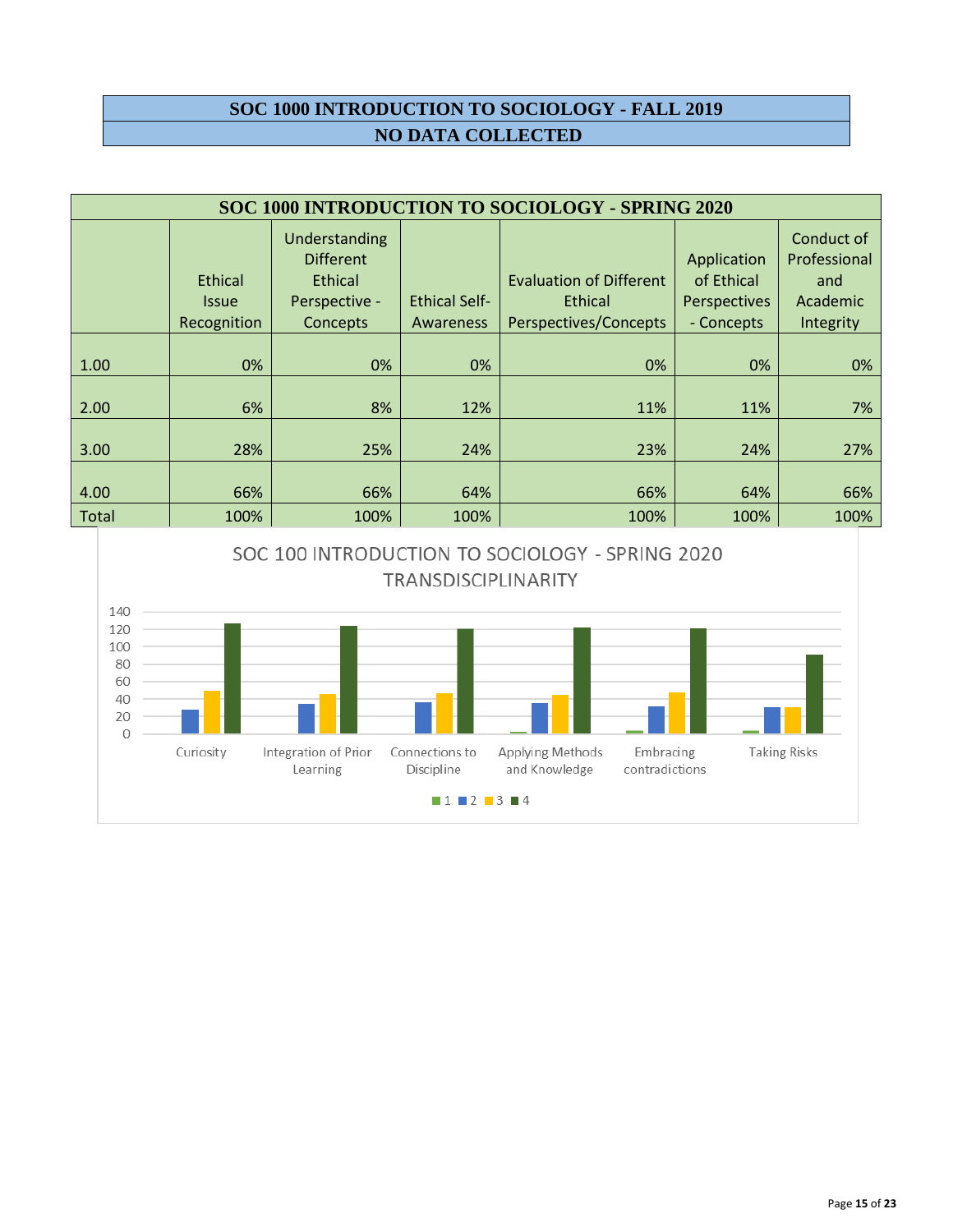|                          | GE 202X RESEARCH & TECHNOLOGY - FALL 2019 |                                                                  |                              |                                                            |                                                       |                                                |  |  |  |  |  |
|--------------------------|-------------------------------------------|------------------------------------------------------------------|------------------------------|------------------------------------------------------------|-------------------------------------------------------|------------------------------------------------|--|--|--|--|--|
|                          | Ethical<br><b>Issue</b><br>Recognitio     | Understanding<br><b>Different Ethical</b><br>Perspective/Concept | Ethical<br>Self-<br>Awarenes | Evaluation of<br>Different Ethical<br>Perspectives/Concept | <b>Application of Ethical</b><br>Perspectives/Concept | Conduct of<br>Professiona<br>I and<br>Academic |  |  |  |  |  |
|                          | n.                                        | S                                                                |                              |                                                            | S                                                     | Integrity                                      |  |  |  |  |  |
|                          | 6%                                        | 6%                                                               | 12%                          | 11%                                                        | 13%                                                   | 14%                                            |  |  |  |  |  |
| $\overline{\mathcal{L}}$ | 36%                                       | 36%                                                              | 29%                          | 29%                                                        | 24%                                                   | 24%                                            |  |  |  |  |  |
| 3                        | 47%                                       | 45%                                                              | 48%                          | 52%                                                        | 54%                                                   | 47%                                            |  |  |  |  |  |
| 4                        | 12%                                       | 13%                                                              | 11%                          | 8%                                                         | 9%                                                    | 15%                                            |  |  |  |  |  |
| Total                    | 100%                                      | 100%                                                             | 100%                         | 100%                                                       | 100%                                                  | 100%                                           |  |  |  |  |  |





|      | GE 202X RESEARCH & TECHNOLOGY - SPRING 2020 |                                                                 |                                                 |                                                                         |                                                             |                                                            |  |  |  |
|------|---------------------------------------------|-----------------------------------------------------------------|-------------------------------------------------|-------------------------------------------------------------------------|-------------------------------------------------------------|------------------------------------------------------------|--|--|--|
|      | <b>Ethical Issue</b><br>Recognition         | Understanding<br>Different Ethical<br>Perspective -<br>Concepts | <b>Ethical</b><br>Self-<br>Awarene<br><b>SS</b> | <b>Evaluation of</b><br>Different Ethical<br>Perspectives -<br>Concepts | Application of<br><b>Ethical Perspectives -</b><br>Concepts | Conduct of<br>Professional<br>and<br>Academic<br>Integrity |  |  |  |
| 1.00 | 6%                                          | 6%                                                              | 6%                                              | 6%                                                                      | 6%                                                          | 7%                                                         |  |  |  |
| 2.00 | 25%                                         | 25%                                                             | 25%                                             | 27%                                                                     | 24%                                                         | 23%                                                        |  |  |  |
| 3.00 | 57%                                         | 55%                                                             | 55%                                             | 54%                                                                     | 59%                                                         | 56%                                                        |  |  |  |
| 4.00 | 13%                                         | 15%                                                             | 14%                                             | 13%                                                                     | 10%                                                         | 14%                                                        |  |  |  |
| Tota | 100%                                        | 100%                                                            | 100%                                            | 100%                                                                    | 100%                                                        | 100%                                                       |  |  |  |

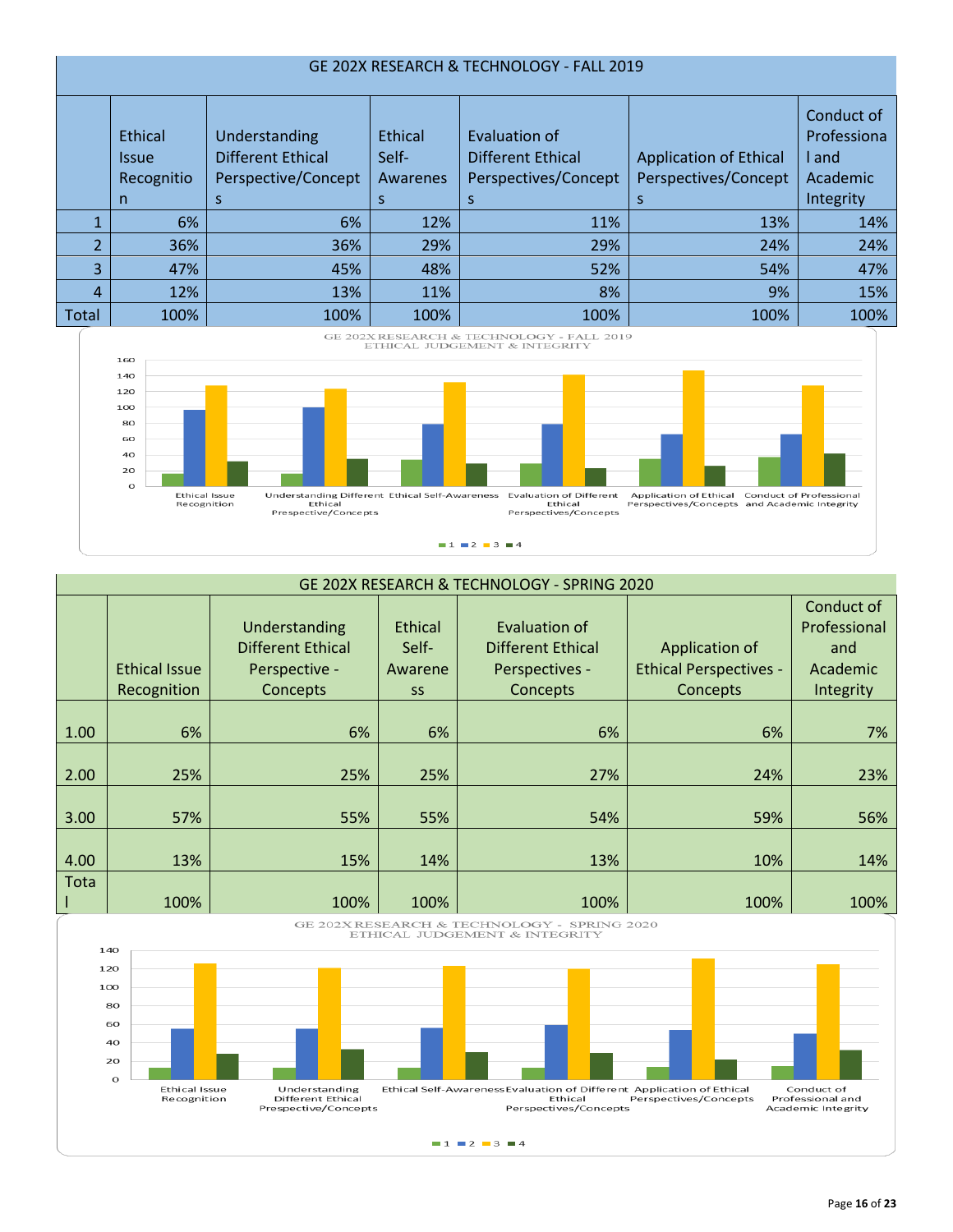



| <b>CAPSTONE COURSES</b><br><b>SPRING 2020</b> |                              |                                                                           |                                   |                                                                            |                                                         |                                                            |  |  |  |  |
|-----------------------------------------------|------------------------------|---------------------------------------------------------------------------|-----------------------------------|----------------------------------------------------------------------------|---------------------------------------------------------|------------------------------------------------------------|--|--|--|--|
|                                               | Ethical Issue<br>Recognition | Understanding<br><b>Different</b><br>Ethical<br>Perspective -<br>Concepts | <b>Ethical Self-</b><br>Awareness | Evaluation of<br><b>Different</b><br>Ethical<br>Perspectives<br>- Concepts | Application<br>of Ethical<br>Perspectives<br>- Concepts | Conduct of<br>Professional<br>and<br>Academic<br>Integrity |  |  |  |  |
| $\mathbf{1}$                                  | 0%                           | 1%                                                                        | 0%                                | 1%                                                                         | 1%                                                      | 4%                                                         |  |  |  |  |
| $\overline{2}$                                | 12%                          | 9%                                                                        | 10%                               | 9%                                                                         | 9%                                                      | 4%                                                         |  |  |  |  |
| 3                                             | 21%                          | 26%                                                                       | 27%                               | 25%                                                                        | 27%                                                     | 15%                                                        |  |  |  |  |
| 4                                             | 67%                          | 64%                                                                       | 63%                               | 65%                                                                        | 64%                                                     | 77%                                                        |  |  |  |  |
| Total                                         | 100%                         | 100%                                                                      | 100%                              | 100%                                                                       | 100%                                                    | 100%                                                       |  |  |  |  |

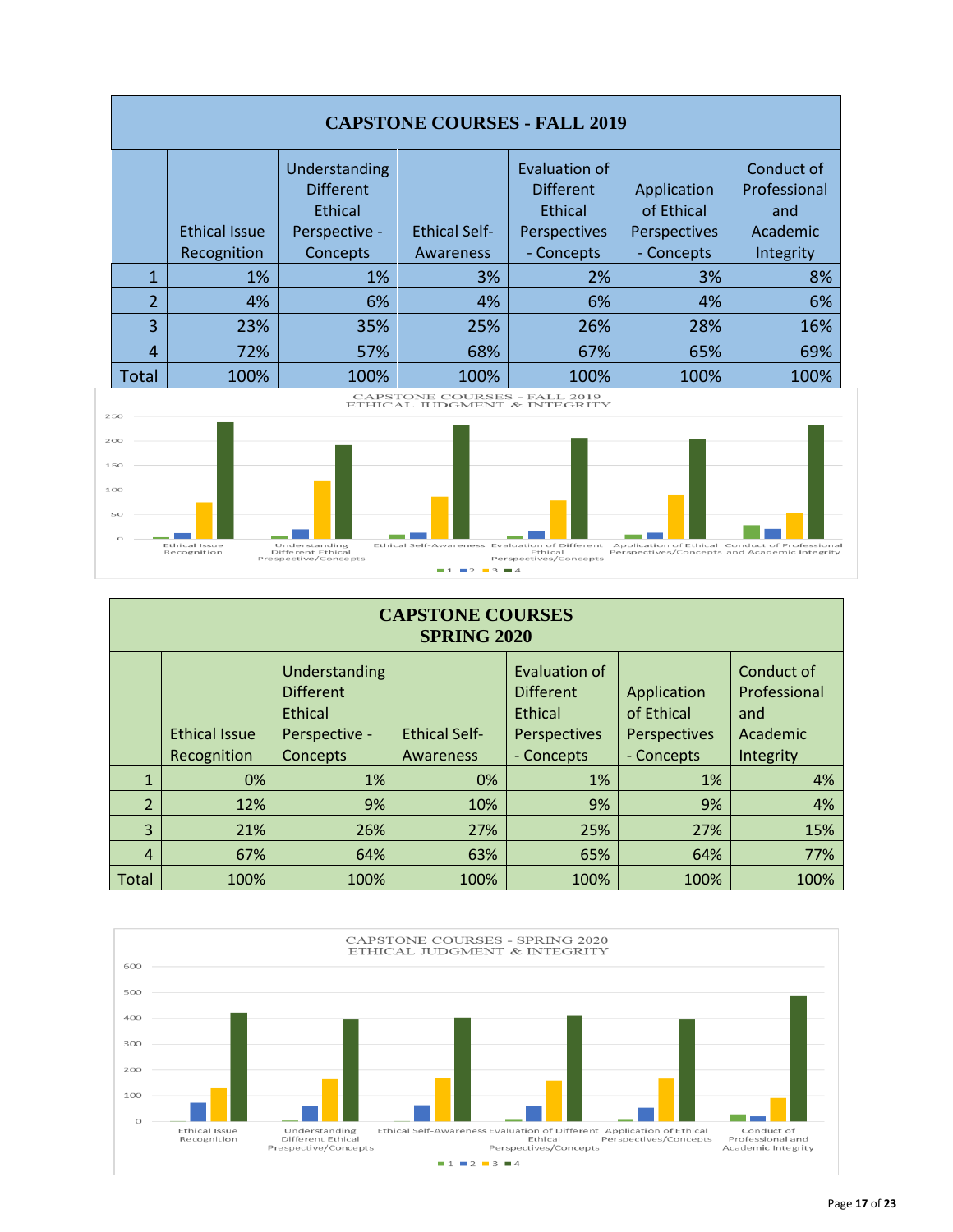# **Dimension**: ETHICAL ISSUE RECOGNITION

| <b>Course</b>                                                | <b>Method</b>                                                             | <b>Target</b><br><b>Score</b> | <b>Fall 2019</b><br>$#$ of<br><b>Students</b><br># of<br><b>Sections</b> | <b>Fall 2019</b><br><b>Mean</b><br><b>Score</b> | <b>Spring</b><br>2020<br>$#$ of<br><b>Students</b><br>$#$ of<br><b>Sections</b> | <b>Spring</b><br>2020<br><b>Mean</b><br><b>Score</b> |
|--------------------------------------------------------------|---------------------------------------------------------------------------|-------------------------------|--------------------------------------------------------------------------|-------------------------------------------------|---------------------------------------------------------------------------------|------------------------------------------------------|
| <b>SOC 1000</b><br><b>Introduction to</b><br>Sociology       | Instructor<br>Assessed:<br>Tammy<br>Assignment                            | $1$ in all<br>areas           | n/a                                                                      | n/a                                             | 169<br>students<br>4 sections                                                   | 3.60                                                 |
| <b>GE 202X</b><br><b>RESEARCH &amp;</b><br><b>TECHNOLOGY</b> | Instructor<br>Assessed:<br>Ethics<br>Assignment<br>based on<br>Case Study | $2-3$ in all<br>areas         | 275<br>students<br>16 sections                                           | 2.56                                            | 222<br>students<br>12 sections                                                  | 2.34                                                 |
| <b>Capstone</b><br>(Graduating)                              | Instructor<br>assessed:<br>work<br>sample<br>varies by<br>course          | $4$ in all                    | 435 student<br>32 sections                                               | 3.94                                            | 704<br>students<br>42 sections                                                  | 3.92                                                 |

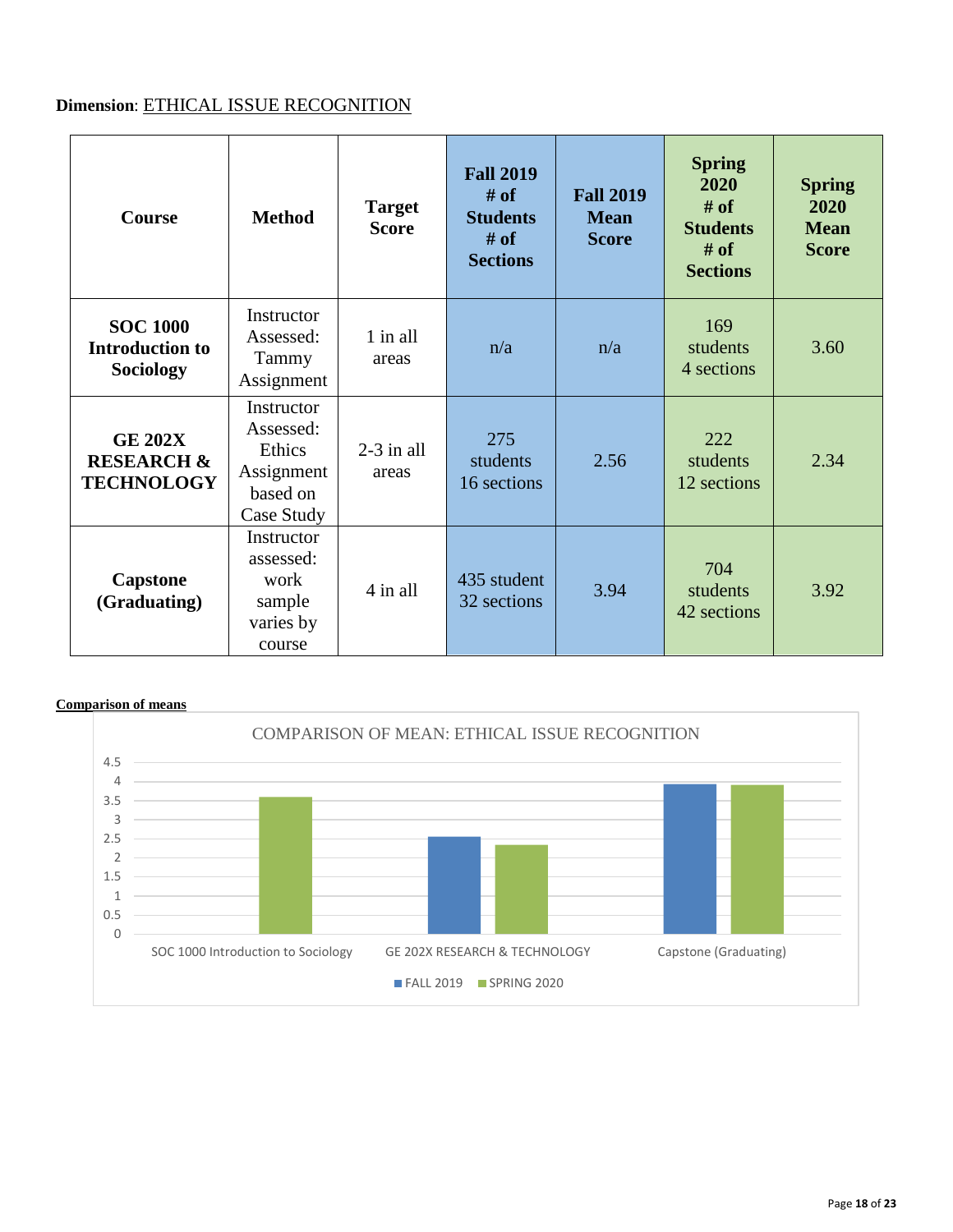# **Dimension**: UNDERSTANDING DIFFERENT ETHICAL PERSPECTIVES/CONCEPTS

| <b>Course</b>                                                | <b>Method</b>                                                             | <b>Target</b><br><b>Score</b> | <b>Fall 2019</b><br>$#$ of<br><b>Students</b><br>$#$ of<br><b>Sections</b> | <b>Fall 2019</b><br><b>Mean</b><br><b>Score</b> | <b>Spring</b><br>2020<br>$#$ of<br><b>Students</b><br># of<br><b>Sections</b> | <b>Spring</b><br>2020<br><b>Mean</b><br><b>Score</b> |
|--------------------------------------------------------------|---------------------------------------------------------------------------|-------------------------------|----------------------------------------------------------------------------|-------------------------------------------------|-------------------------------------------------------------------------------|------------------------------------------------------|
| <b>SOC 1000</b><br><b>Introduction to</b><br>Sociology       | Instructor<br>Assessed:<br>Tammy<br>Assignment                            | 1 in all<br>areas             | n/a                                                                        | n/a                                             | 169<br>students<br>4 sections                                                 | 3.58                                                 |
| <b>GE 202X</b><br><b>RESEARCH &amp;</b><br><b>TECHNOLOGY</b> | Instructor<br>Assessed:<br>Ethics<br>Assignment<br>based on<br>Case Study | $2-3$ in all<br>areas         | 275<br>students<br>16 sections                                             | 2.58                                            | 222<br>students<br>12 sections                                                | 2.36                                                 |
| <b>Capstone</b><br>(Graduating)                              | Instructor<br>assessed:<br>work<br>sample<br>varies by<br>course          | 4 in all                      | 435 student<br>32 sections                                                 | 3.78                                            | 704<br>students<br>42 sections                                                | 3.90                                                 |

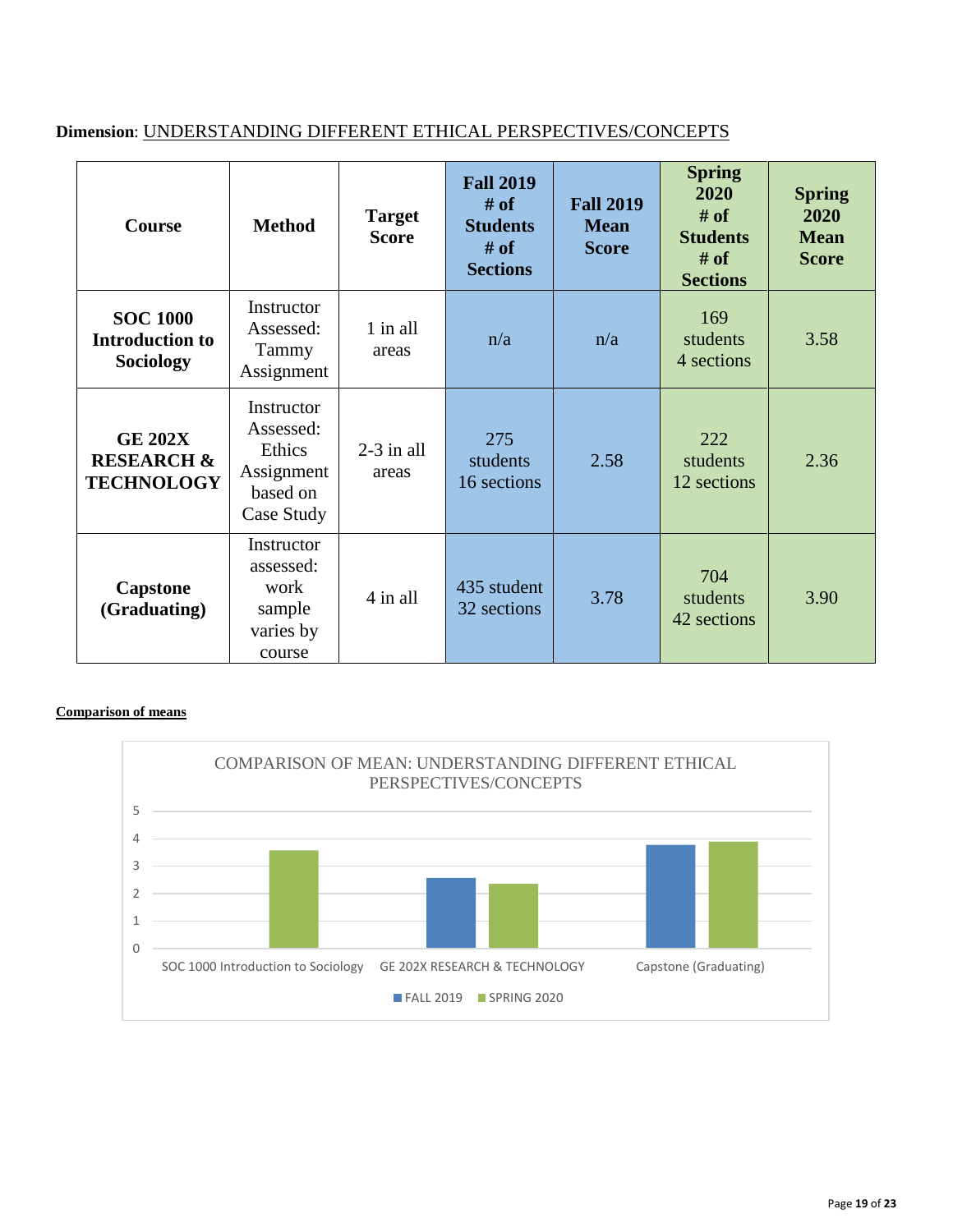# **Dimension**: ETHICAL SELF-AWARENESS

| <b>Course</b>                                                 | <b>Method</b>                                                             | <b>Target</b><br><b>Score</b> | <b>Fall 2019</b><br># of<br><b>Students</b><br>$#$ of<br><b>Sections</b> | <b>Fall 2019</b><br><b>Mean</b><br><b>Score</b> | <b>Spring</b><br>2020<br>$#$ of<br><b>Students</b><br># of<br><b>Sections</b> | <b>Spring</b><br>2020<br><b>Mean</b><br><b>Score</b> |
|---------------------------------------------------------------|---------------------------------------------------------------------------|-------------------------------|--------------------------------------------------------------------------|-------------------------------------------------|-------------------------------------------------------------------------------|------------------------------------------------------|
| <b>SOC 1000</b><br><b>Introduction to</b><br><b>Sociology</b> | Instructor<br>Assessed:<br>Tammy<br>Assignment                            | 1 in all areas                | n/a                                                                      | n/a                                             | 169<br>students<br>4 sections                                                 | 3.51                                                 |
| <b>GE 202X</b><br><b>RESEARCH &amp;</b><br><b>TECHNOLOGY</b>  | Instructor<br>Assessed:<br>Ethics<br>Assignment<br>based on Case<br>Study | $2-3$ in all<br>areas         | 275<br>students<br>16 sections                                           | 2.51                                            | 222<br>students<br>12 sections                                                | 2.35                                                 |
| <b>Capstone</b><br>(Graduating)                               | Instructor<br>assessed: work<br>sample varies<br>by course                | 4 in all                      | 435 student<br>32 sections                                               | 3.89                                            | 704<br>students<br>42 sections                                                | 3.77                                                 |

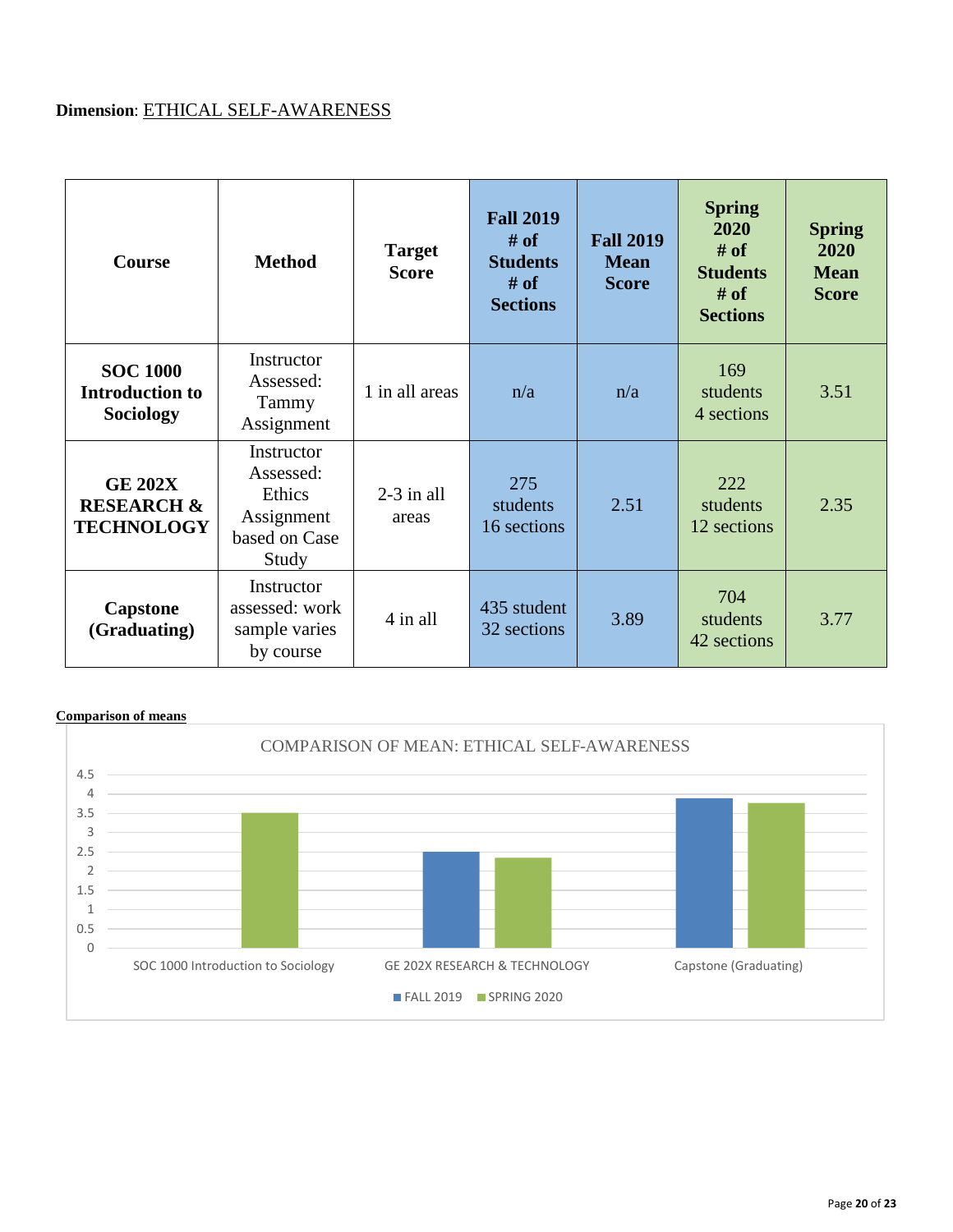## **Dimension**: EVALUATION OF DIFFERENT ETHICAL PERSPECTIVES/CONCEPTS

| <b>Course</b>                                                 | <b>Method</b>                                                             | <b>Target</b><br><b>Score</b> | <b>Fall 2019</b><br># of<br><b>Students</b><br>$#$ of<br><b>Sections</b> | <b>Fall 2019</b><br><b>Mean</b><br><b>Score</b> | <b>Spring</b><br>2020<br>$#$ of<br><b>Students</b><br># of<br><b>Sections</b> | <b>Spring</b><br>2020<br><b>Mean</b><br><b>Score</b> |
|---------------------------------------------------------------|---------------------------------------------------------------------------|-------------------------------|--------------------------------------------------------------------------|-------------------------------------------------|-------------------------------------------------------------------------------|------------------------------------------------------|
| <b>SOC 1000</b><br><b>Introduction to</b><br><b>Sociology</b> | Instructor<br>Assessed:<br>Tammy<br>Assignment                            | 1 in all areas                | n/a                                                                      | n/a                                             | 169<br>students<br>4 sections                                                 | 3.56                                                 |
| <b>GE 202X</b><br><b>RESEARCH &amp;</b><br><b>TECHNOLOGY</b>  | Instructor<br>Assessed:<br>Ethics<br>Assignment<br>based on Case<br>Study | $2-3$ in all<br>areas         | 275<br>students<br>16 sections                                           | 2.53                                            | 222<br>students<br>12 sections                                                | 2.34                                                 |
| <b>Capstone</b><br>(Graduating)                               | Instructor<br>assessed: work<br>sample varies<br>by course                | 4 in all                      | 435 student<br>32 sections                                               | 3.97                                            | 704<br>students<br>42 sections                                                | 3.82                                                 |

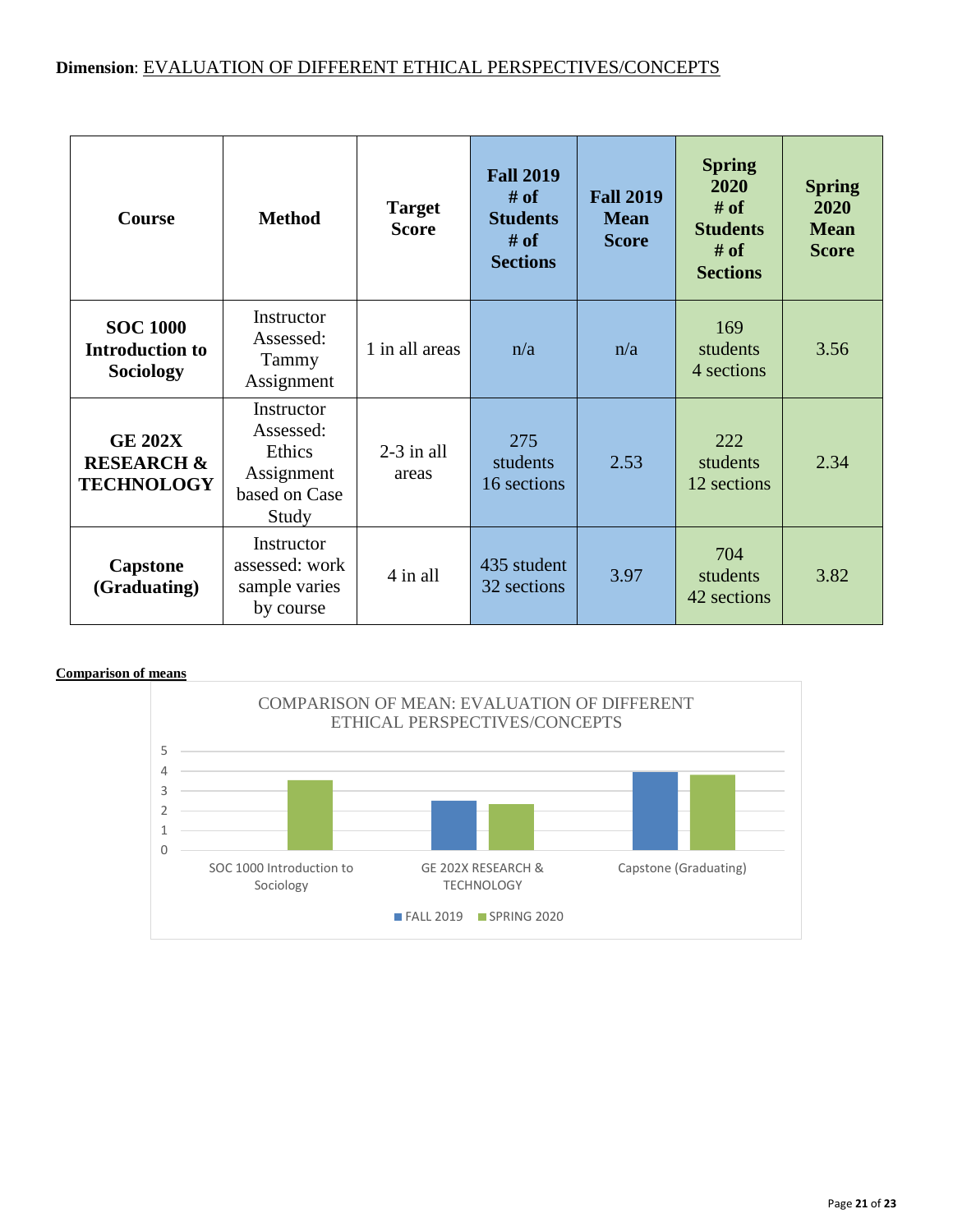### **Dimension**: APPLICATION OF ETHICAL PERSPECTIVES/CONCEPTS

| <b>Course</b>                                                 | <b>Method</b>                                                             | <b>Target</b><br><b>Score</b> | <b>Fall 2019</b><br># of<br><b>Students</b><br># of<br><b>Sections</b> | <b>Fall 2019</b><br><b>Mean</b><br><b>Score</b> | <b>Spring</b><br>2020<br>$#$ of<br><b>Students</b><br># of<br><b>Sections</b> | <b>Spring</b><br>2020<br><b>Mean</b><br><b>Score</b> |
|---------------------------------------------------------------|---------------------------------------------------------------------------|-------------------------------|------------------------------------------------------------------------|-------------------------------------------------|-------------------------------------------------------------------------------|------------------------------------------------------|
| <b>SOC 1000</b><br><b>Introduction to</b><br><b>Sociology</b> | Instructor<br>Assessed:<br>Tammy<br>Assignment                            | 1 in all areas                | n/a                                                                    | n/a                                             | 169<br>students<br>4 sections                                                 | 3.53                                                 |
| <b>GE 202X</b><br><b>RESEARCH &amp;</b><br><b>TECHNOLOGY</b>  | Instructor<br>Assessed:<br>Ethics<br>Assignment<br>based on Case<br>Study | $2-3$ in all<br>areas         | 275<br>students<br>16 sections                                         | 2.54                                            | 222<br>students<br>12 sections                                                | 2.32                                                 |
| Capstone<br>(Graduating)                                      | Instructor<br>assessed: work<br>sample varies<br>by course                | 4 in all                      | 435 student<br>32 sections                                             | 3.84                                            | 704<br>students<br>42 sections                                                | 3.81                                                 |